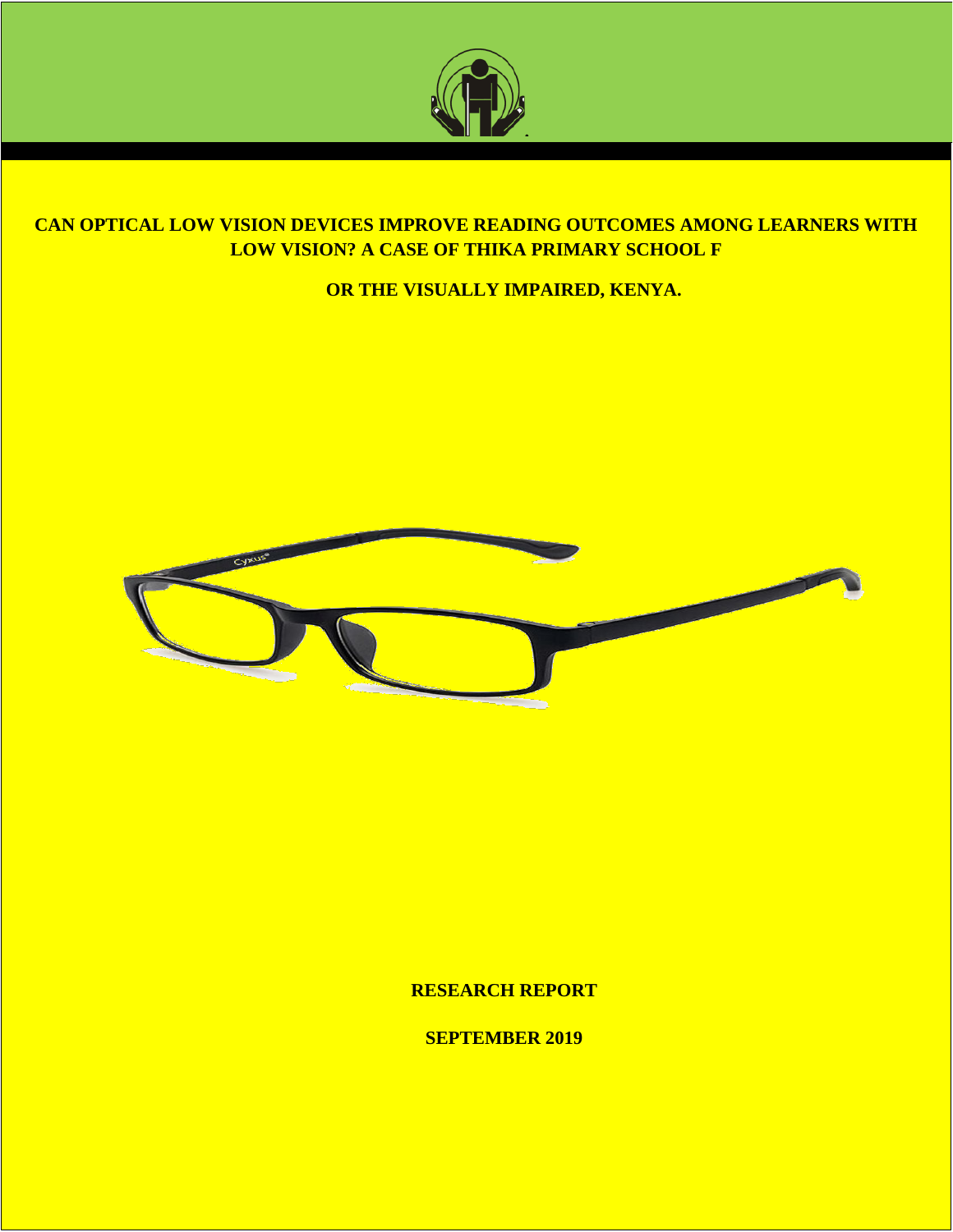# <span id="page-1-0"></span>**FOREWORD**

Learners with visual impairment experience difficulties in education. In most cases, the blind get support from their families, schools and other stakeholders in Education because it is relatively easy to notice an individual who is blind. On the other hand, learners with low vision have little support and accommodation because few people are likely to notice low vision among children. Further, disability researches across the world classify bind and low vision under one category of visual impairment. With the attention given to the blind by majority of decision makers, visual impairment is mistakenly used to mean blindness, as a result, individuals with low vision remain unnoticed among the population of the visually impaired. Consequently, this group of people, especially children in school lack reasonable accommodation that would otherwise enhance their academic achievement and general quality of life.

The findings in this study presents evidence in support of using optical low vision devices to improve reading outcome and reading accuracy for learners with low vision. The results demonstrate the positive impact that can be made to learners with low vision if early identification and comprehensive assessment can be given to these learners in school. I urge parents, teachers, policy makers and all other education stakeholders to pay attention to the findings of this study that may go a long way in improving the quality of learning outcome for our children and learners with low vision.

Jumper

MUTISO T. WAMBUA, HSC DIRECTOR/COUNCIL SECRETARY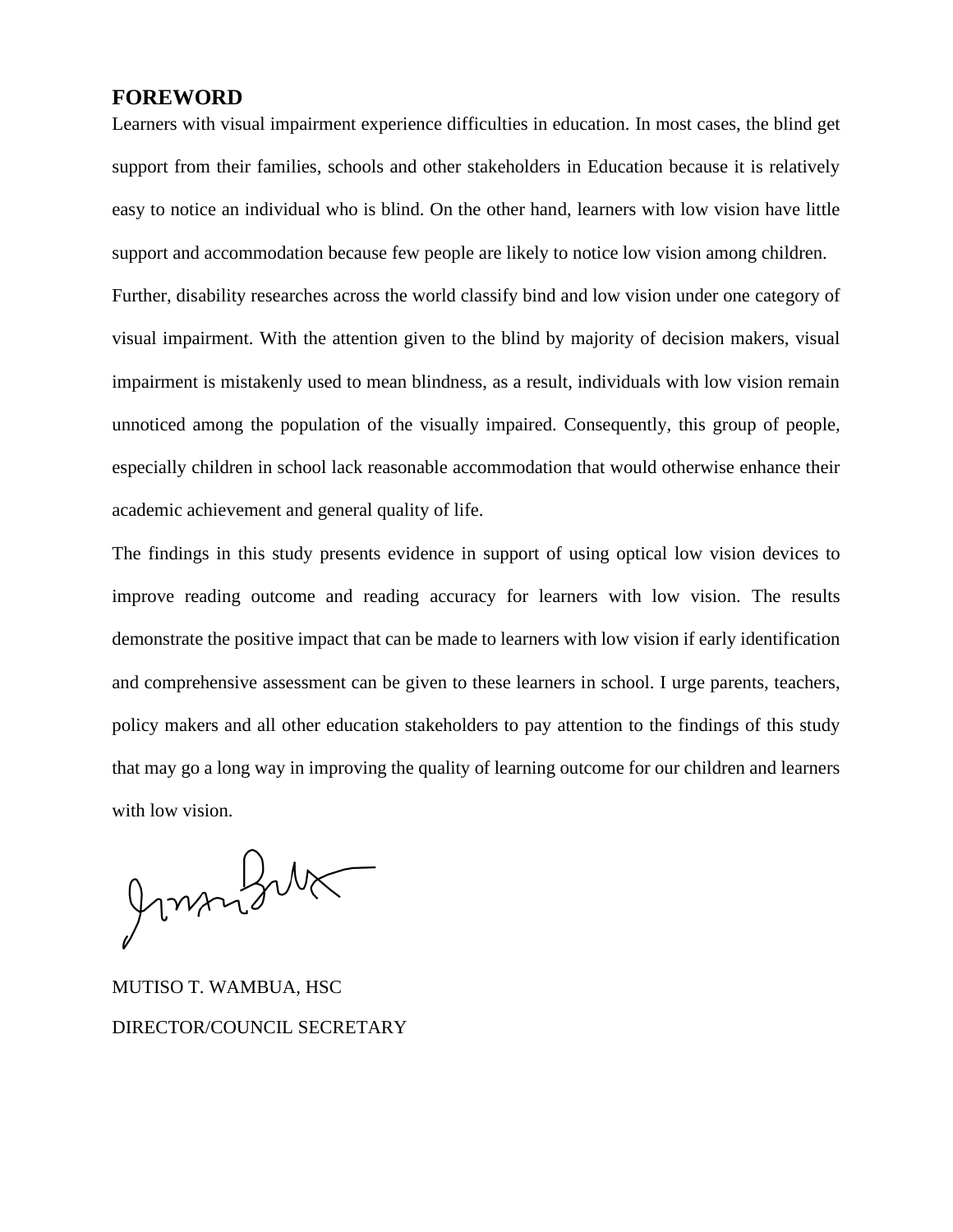# <span id="page-2-0"></span>**ACKNOWLEDGEMENT**

Kenya Institute of Special Education wishes to acknowledge the invaluable support and commitment to all those who participated in the realization of the research: *Can Optical Low Vision Devices Improve Reading Outcomes Among Learners with Low Vision? A Case of Thika Primary School for The Visually Impaired, Kenya.* 

Special thanks to learners and teachers from Thika School for The Visually Impaired for their active participation in the research process. Further, the Institute appreciates the contribution of the research committee for their dedication and commitment throughout the research process.

Finally, we acknowledgment KISE Council, Management, research assistants and all those who played different roles in this research.

LYDIA CHEGE,

MANAGER, ASSESSMENT AND RESEARCH CENTRE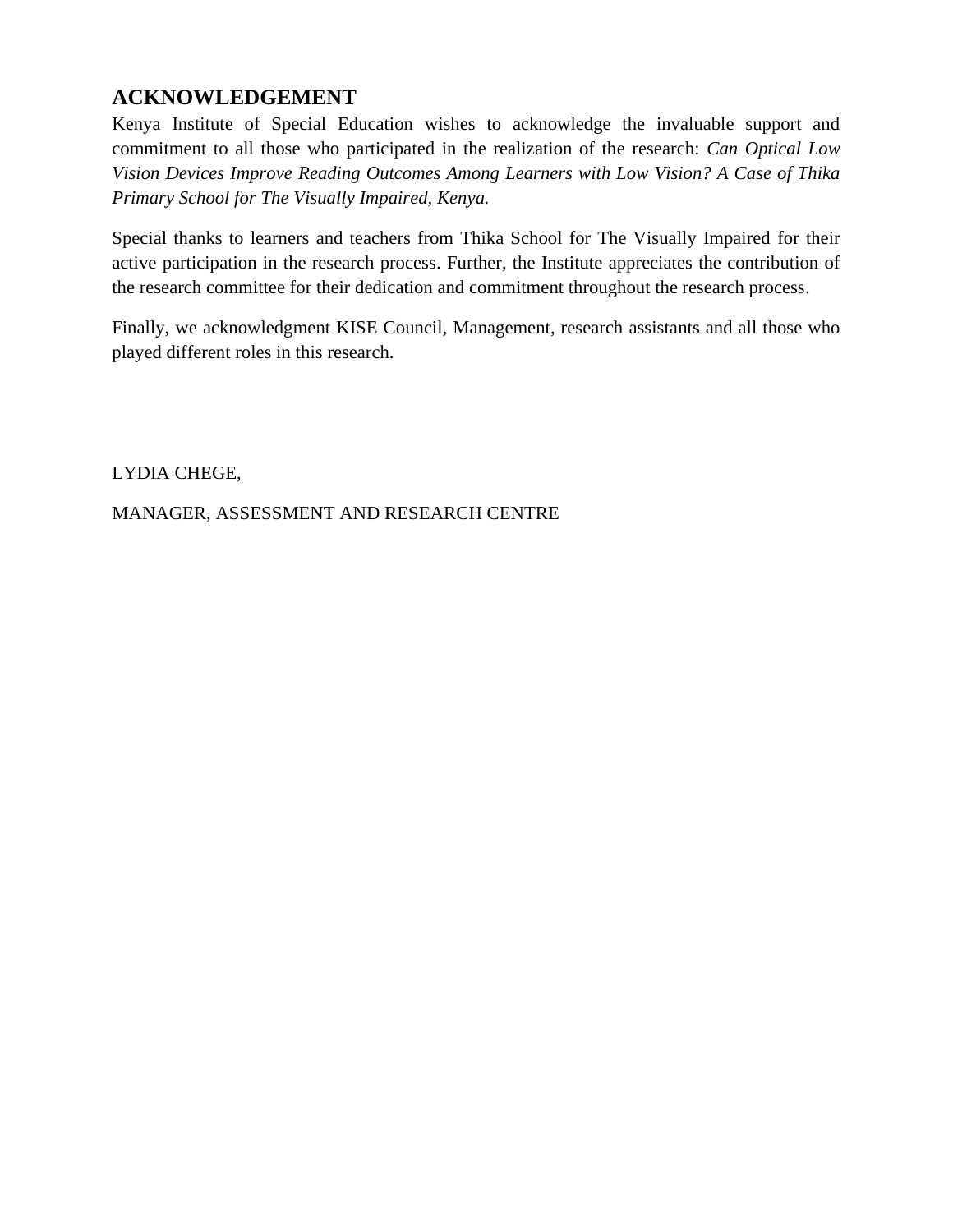# <span id="page-3-0"></span>**EXECUTIVE SUMMARY**

This study sought to establish the influence of optical low vision devices on reading outcome for learners with low vision. The study adopted a quasi-experimental design in which 12 learners with low vision who use print as their main medium for reading and writing from Thika school for the visually impaired were studied for a period of 9 weeks. A comprehensive low vision assessment to establish appropriate magnification required by learners in the intervention group was conducted before issuing the optical low vision devices. Data on learners' reading speed was collected by recording the number of words read correctly per minute and the number of errors made during reading. Data on learners' perceived usefulness and ease of use of optical low vision devices was collected from the intervention group through interviews. Quantitative data was processed using Stata 15 while qualitative data was analysed thematically. The findings of the study revealed that provision of appropriate optical low vision devices (OLVD) and training learners on their effective use, improves reading outcome. This was evidenced by a significant increase of the mean reading speed of intervention group compared to control group. It was also found that the average number of reading mistakes made by intervention group was lower than the control group. The study recommends that children with low vision should be provided with optical low vision devices and trained on their effective use to improve reading outcome hence promote access to quality education.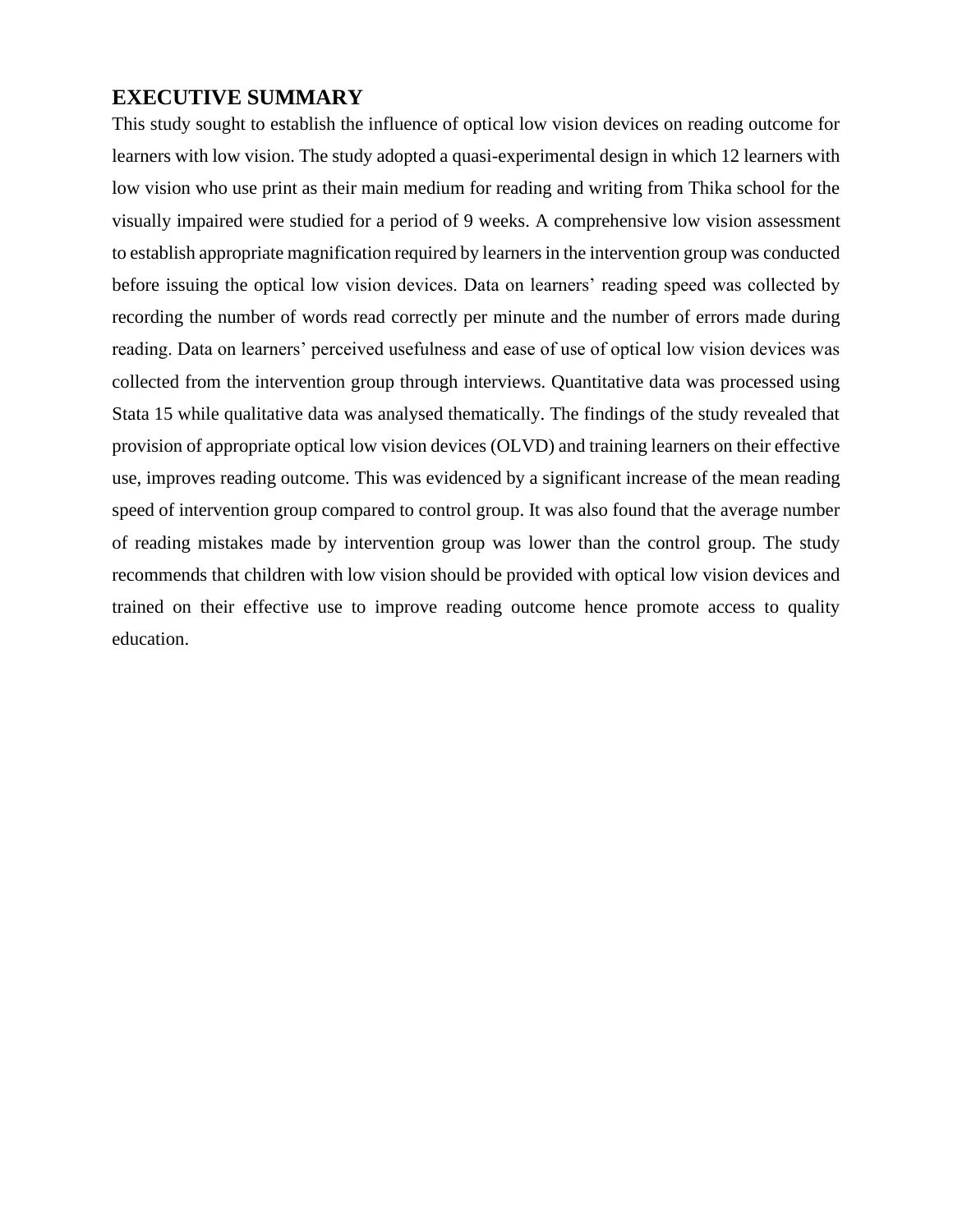# <span id="page-4-0"></span>**TABLE OF CONTENT**

| <b>CHAPTER 1: INTRODUCTION AND BACKGROUND OF THE STUDY  1</b>                      |           |
|------------------------------------------------------------------------------------|-----------|
|                                                                                    |           |
|                                                                                    |           |
|                                                                                    |           |
|                                                                                    |           |
|                                                                                    |           |
|                                                                                    |           |
|                                                                                    |           |
|                                                                                    |           |
|                                                                                    |           |
|                                                                                    |           |
|                                                                                    |           |
|                                                                                    |           |
|                                                                                    |           |
| 2.1.3 Effect of Low Vision in Visual Functions.                                    | $\dots 6$ |
|                                                                                    |           |
| 2.3 Perception of Learners with Low Vision on Use of Optical Low Vision Devices  8 |           |
|                                                                                    |           |
|                                                                                    |           |
|                                                                                    |           |
|                                                                                    |           |
|                                                                                    |           |
|                                                                                    |           |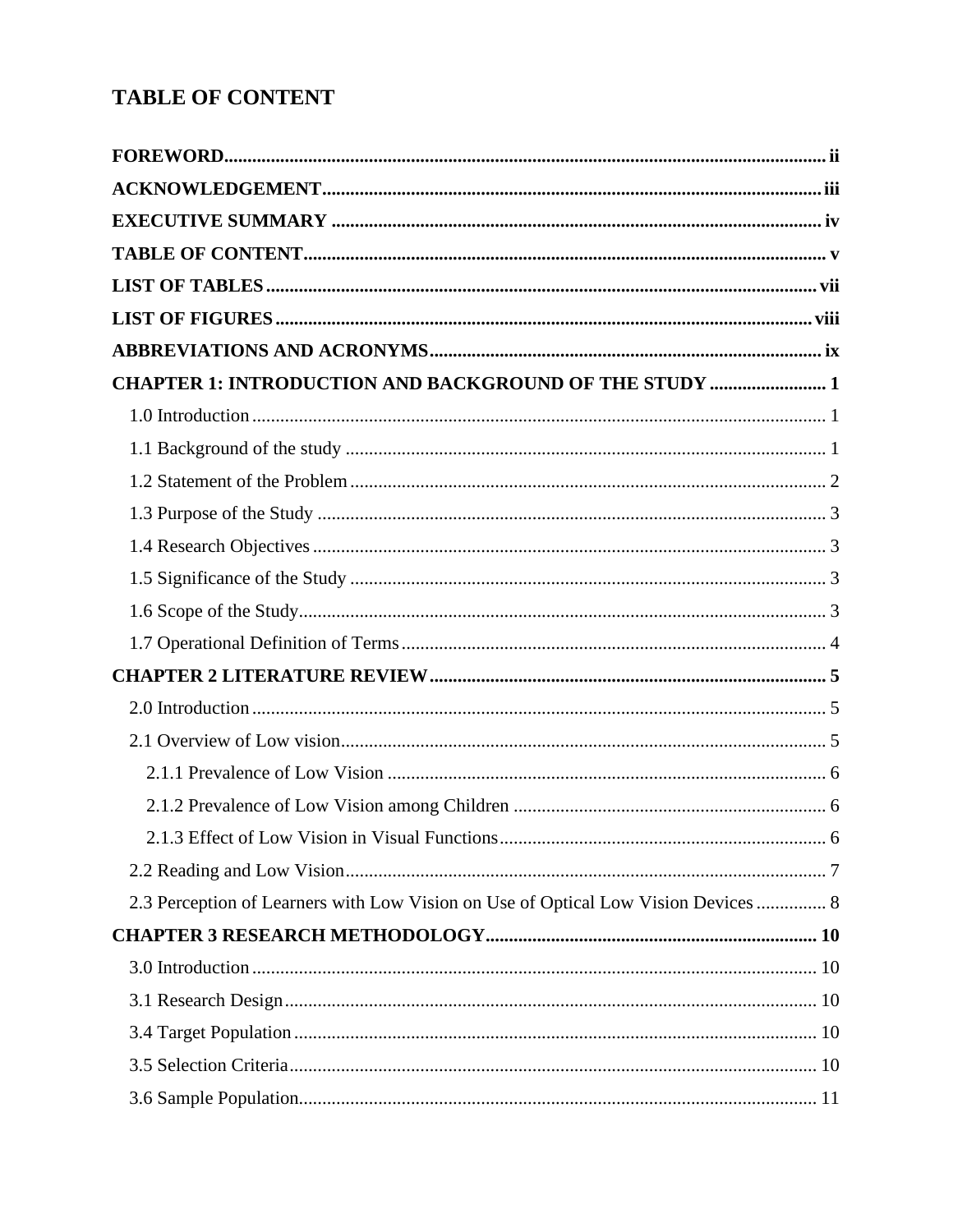| 4 PRESENTATION OF FINDINGS, INTERPRETATIONS AND<br><b>CHAPTER</b>                       |
|-----------------------------------------------------------------------------------------|
|                                                                                         |
|                                                                                         |
|                                                                                         |
| 4.3 Influence of Optical Low Vision Devices on Reading Speed Among Learners with Low    |
|                                                                                         |
|                                                                                         |
| 4.4 Perception of Learners with Low Vision on the use of Optical Low Vision Devices for |
|                                                                                         |
|                                                                                         |
|                                                                                         |
|                                                                                         |
|                                                                                         |
|                                                                                         |
|                                                                                         |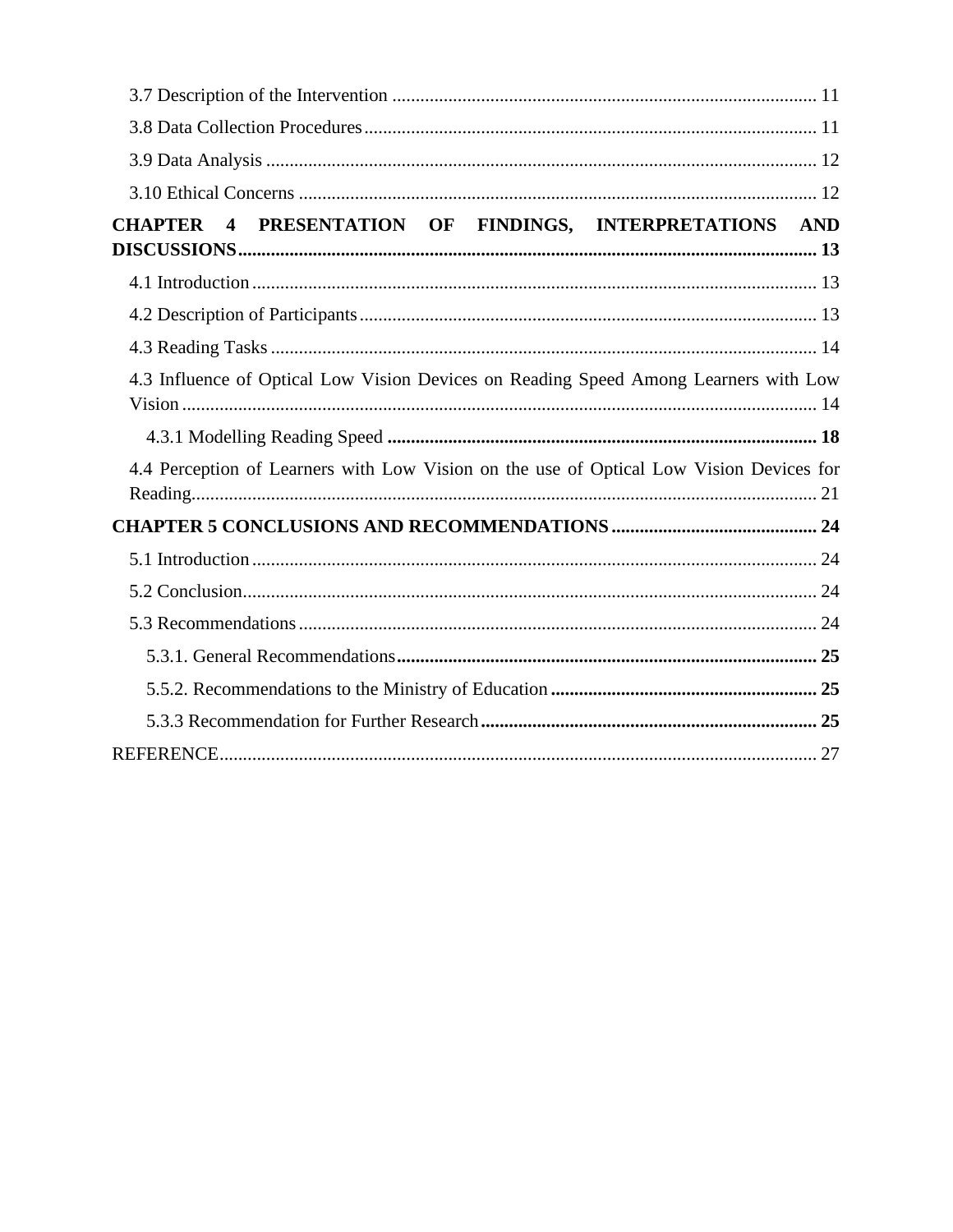# <span id="page-6-0"></span>**LIST OF TABLES**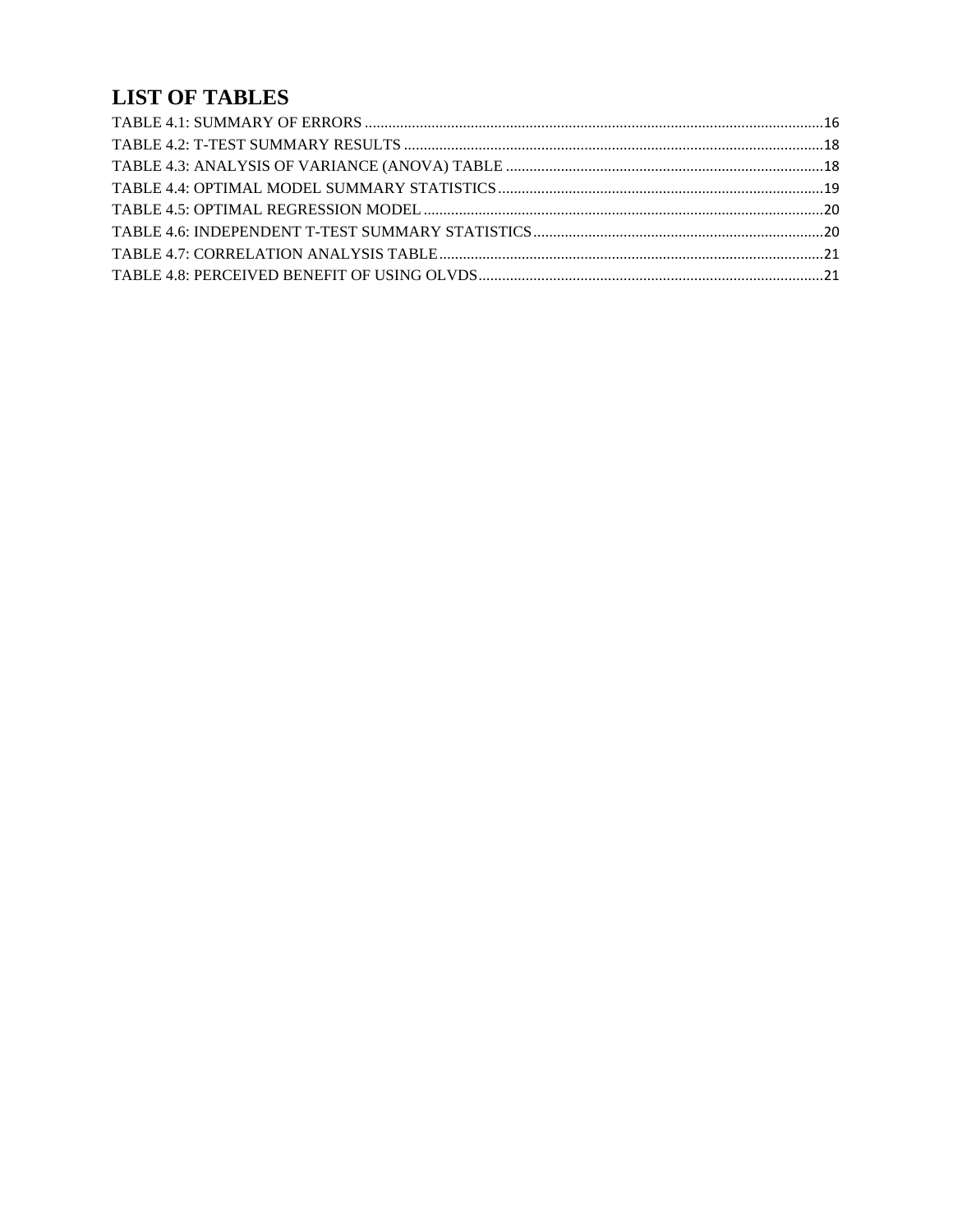# <span id="page-7-0"></span>**LIST OF FIGURES**

| FIGURE 4.3: A COLUMN CHART OF THE MEAN READING SPEED FOR CONTROL AND INTERVENTION |  |
|-----------------------------------------------------------------------------------|--|
|                                                                                   |  |
|                                                                                   |  |
|                                                                                   |  |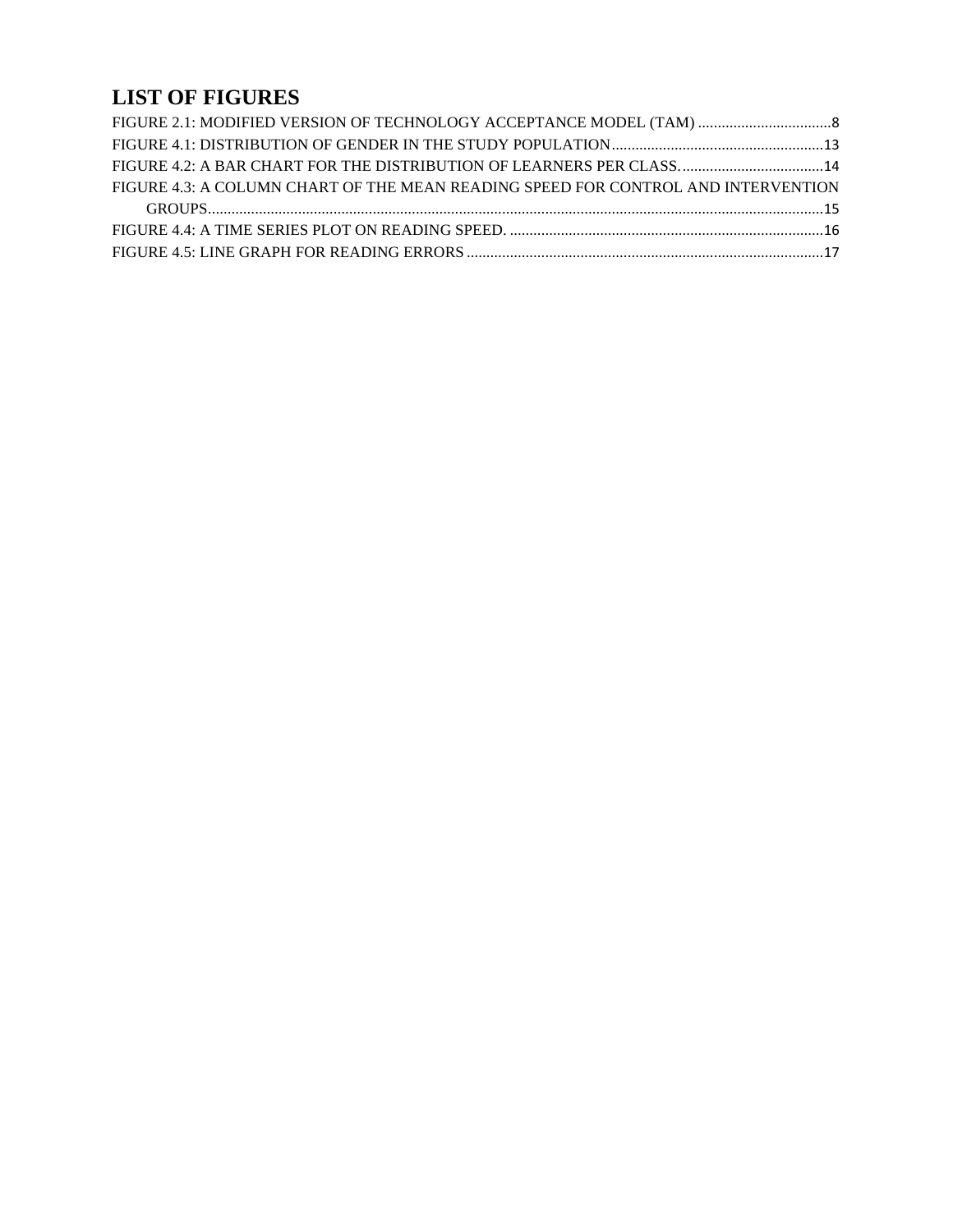# <span id="page-8-0"></span>**ABBREVIATIONS AND ACRONYMS**

| <b>DVA</b>  | <b>Distance Vision Acuity</b>                   |
|-------------|-------------------------------------------------|
| $F + F$     | Fix and Follow Vision                           |
| <b>FPL</b>  | <b>Forced Preferential Looking</b>              |
| <b>HCL</b>  | <b>Hard Contact Lens</b>                        |
| <b>ICD</b>  | <b>International Classification of Diseases</b> |
| <b>KISE</b> | Kenya Institute of Special Education            |
| <b>KNEC</b> | Kenya National Examinations Council             |
| <b>KSB</b>  | Kenya Society for the Blind                     |
| KU          | Kenyatta University                             |
| <b>LVA</b>  | Low Vision Aids                                 |
| <b>MOE</b>  | Ministry of Education                           |
| <b>NRC</b>  | Normal Retinal Correspondence                   |
| <b>NVA</b>  | <b>Near Vision Acuity</b>                       |
| <b>ON</b>   | <b>Optic Nerve</b>                              |
| <b>WHO</b>  | World Health Organization                       |
|             |                                                 |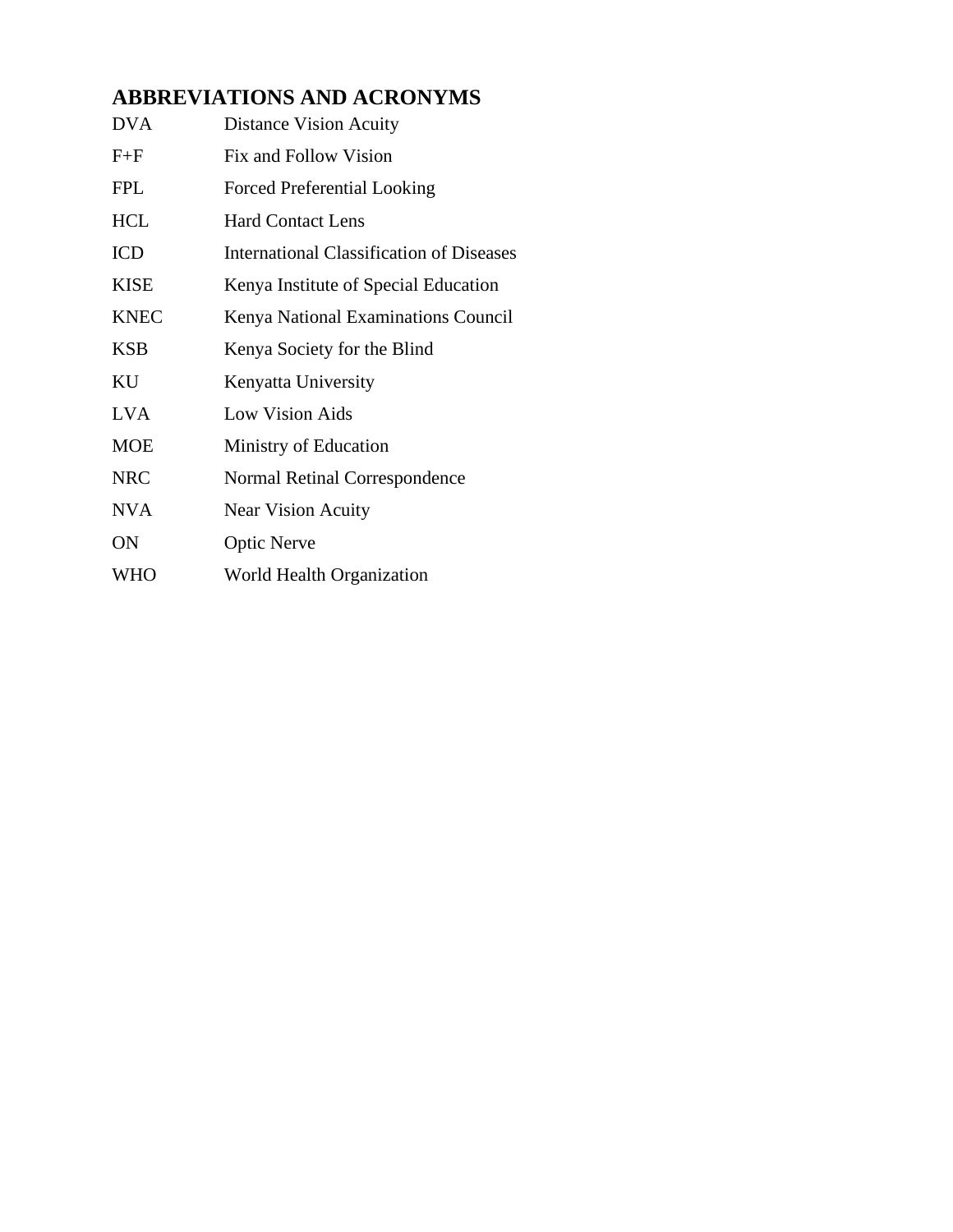# <span id="page-9-0"></span>**CHAPTER 1: INTRODUCTION AND BACKGROUND OF THE STUDY**

### <span id="page-9-1"></span>**1.0 Introduction**

Introduction section gives a brief summary of the project, states the problem, highlights the purpose of the study, gives the objectives of the research, defines terms used in the study and gives the concept of the study.

## <span id="page-9-2"></span>**1.1 Background of the study**

Within the human sensory system, vision stands out to be a very important sense. It provides a huge fraction of total information a person gets through the senses. This account for more than three fourths of total sensory input to the brain. It is estimated that 85 percent of the information an individual receives each day, which accounts for more than three-fourths of learning is by use of vision (Pandey, 2018). While an individual with visual impairment can perform most activities in life that do not require sight, persons with visual impairment experience a significant limitation in interacting with their physical surrounding. The definition of a person with visual impairment makes reference to the degree of visual acuity, the field of vision and their general visual efficiency.

According to International Classification of Diseases (ICD) (2018), a person whose visual acuity in the better eye with best optical correction has a presumed acuity measures of  $\langle 6/18 \rangle$  (0.3) to >3/60 (0.05) and a corresponding visual field of less than 20 degrees, the person is said to have low vision (WHO, 2018).

Gibson, Pousson, & Laux, (2018) in their research on how people understand disability identity development in persons with visual impairment and particularly low vision, found out that there was still a problem of understanding and supporting persons with low vision in United States, and indeed across the globe. The researchers observed in the same study that there was still so much to be learned in terms of supporting as well as identifying people with visual impairments and those with low vision included.

Le Fanu, Bassendine, McCall, and Myers (2018) in their guide report on participatory training and studies for children with visual impairments in Senegal, acknowledged that school going age children with visual impairments require assistive technologies to help them cope with learning. Those with low vision need spectacle glasses, reading stands and other OLVDs as may be prescribed by low vision therapist. The report records that, this kind of assistive technologies and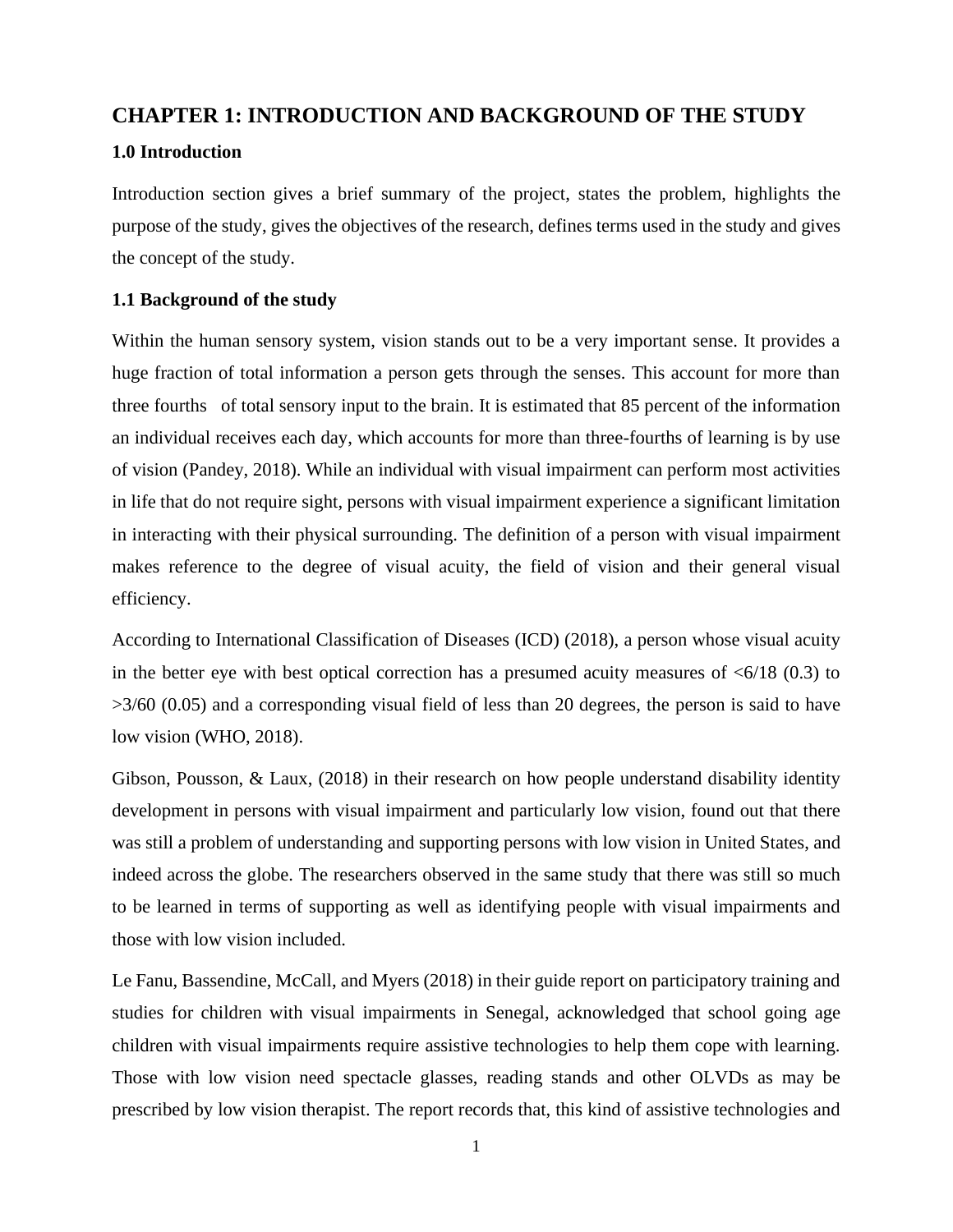OLVDs may not be readily available for children who need them, and if available they may be in poor working condition. The report further recognizes that even with their availability, children may not receive the specialist training which will enable them to use these equipment effectively. A study by Mwalongo, (2018) on assessment and inclusiveness of visually impaired students in Tanzania found that some of the major issues for learners with visual impairments is substandard level of teaching and inadequacy of appropriate teaching apparatus.

Additionally, report on the National Survey on Children with Disability and Special Needs in Kenya (KISE, 2018) found the prevalence of visual impairment in children at 3 percent. This translates to 671,205 visually impaired children. These figures included low vision as well as children who are blind. According to Kirk, Gallagher, and Anastasiow (2006), about 80 percent of persons with visual impairment have low vision and only a small number of persons with visual impairments are blind. Hence, low vision represents the largest sub-group of persons with visual impairment. Going by this, it can be deduced that there are 536,964 learners in Kenya with low vision.

Visual impairment hinders one from carrying out daily routine, it also has a negative impact financially, academically and socially. Low vision in children persists for a lifetime unlike when it is experienced in adulthood. A major difficulty reported by learners with low vision is the hindrance to do normal expected tasks especially reading. Reading is a fundamental requirement for one to pass exams; the determinant of academic excellence (Stelmack et al., 2008). A major challenge in reading by learners with low vision is the font size. Wolffsohn and Eperjesi (2010), opined that there is need for enlarging letters and numbers for the sake of learners with low vision. Assistive technology in general and optical low vision devices, in particular, are widely used means of providing magnification to mitigate negative reading outcomes caused by low vision. According to Jutai, Strong, and Russell (2009), the use of optical low vision devices improves reading ability and lead to academic achievement, thereby contributing to increased learners' chances of learning and acquiring different experiences that contribute to learner's adjustment and educational achievement.

### <span id="page-10-0"></span>**1.2 Statement of the Problem**

The ability to read print is an essential skill in the  $21<sup>st</sup>$  century because most information is presented in text; websites, books, magazines, newspapers and many other forms of writing. Low vision affects the child's ability to read, causing great impediment to their educational success,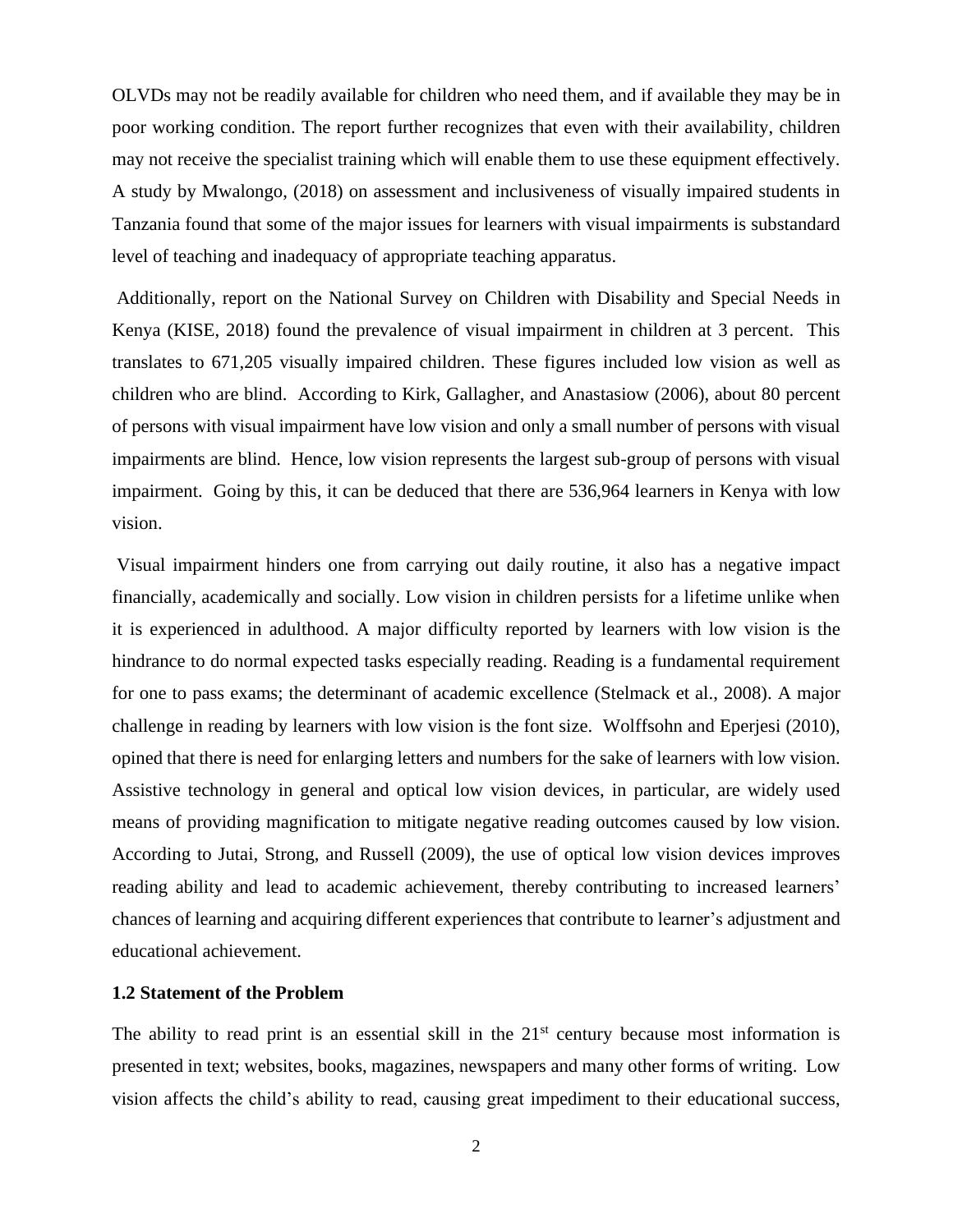employment prospects, independence and quality of life. Improving visual performance can help enhance vision functioning. Assistive techniques such as OLVDs enhance visual performance. Several studies reveal that close to half of the children with low vision have in the past shown an ameliorated performance in terms of short sightedness with the aid of spectacles, and/or with a magnifier (Silver, et al., 2005; Ager, 1994; Ager,1996). Even though studies and literature concerning use of devices for the low vision indicate positive outcomes, there is limited empirical evidence in the Kenyan context. Hence this study sought to finding out whether optical low vision devices can improve reading outcomes among learners with low vision in Kenya.

## <span id="page-11-0"></span>**1.3 Purpose of the Study**

The purpose of the study was to find out the influence of optical low vision devices on reading outcomes among learners with low vision.

### <span id="page-11-1"></span>**1.4 Research Objectives**

The objectives of the study were;

- 1. To establish the influence of optical low vision devices on reading speed among learners with low vision,
- 2. To find out the perception of learners with low vision on the use of optical low vision devices for reading.

## <span id="page-11-2"></span>**1.5 Significance of the Study**

The study findings are anticipated to provide salient information that will influence the acceptance and use of optical low vision devices by learners with low vision. Additionally, the study will be beneficial in building a knowledge base of perceptions of learners with low vision on the use of optical low vision devices for reading. Finally, the study will help researchers, policy makers, teachers and other stakeholders to make references on this work with the aim of building more knowledge in the field of education for learners with low vision.

#### <span id="page-11-3"></span>**1.6 Scope of the Study**

This study focused on the influence of optical low vision devices on reading outcomes among learners with low vision. Reading outcome in this study comprise of reading speed and perception of learner with low vision on the use of optical low vision devices. This study was limited to one aspect of reading performance; reading speed. Therefore, other aspects of reading performance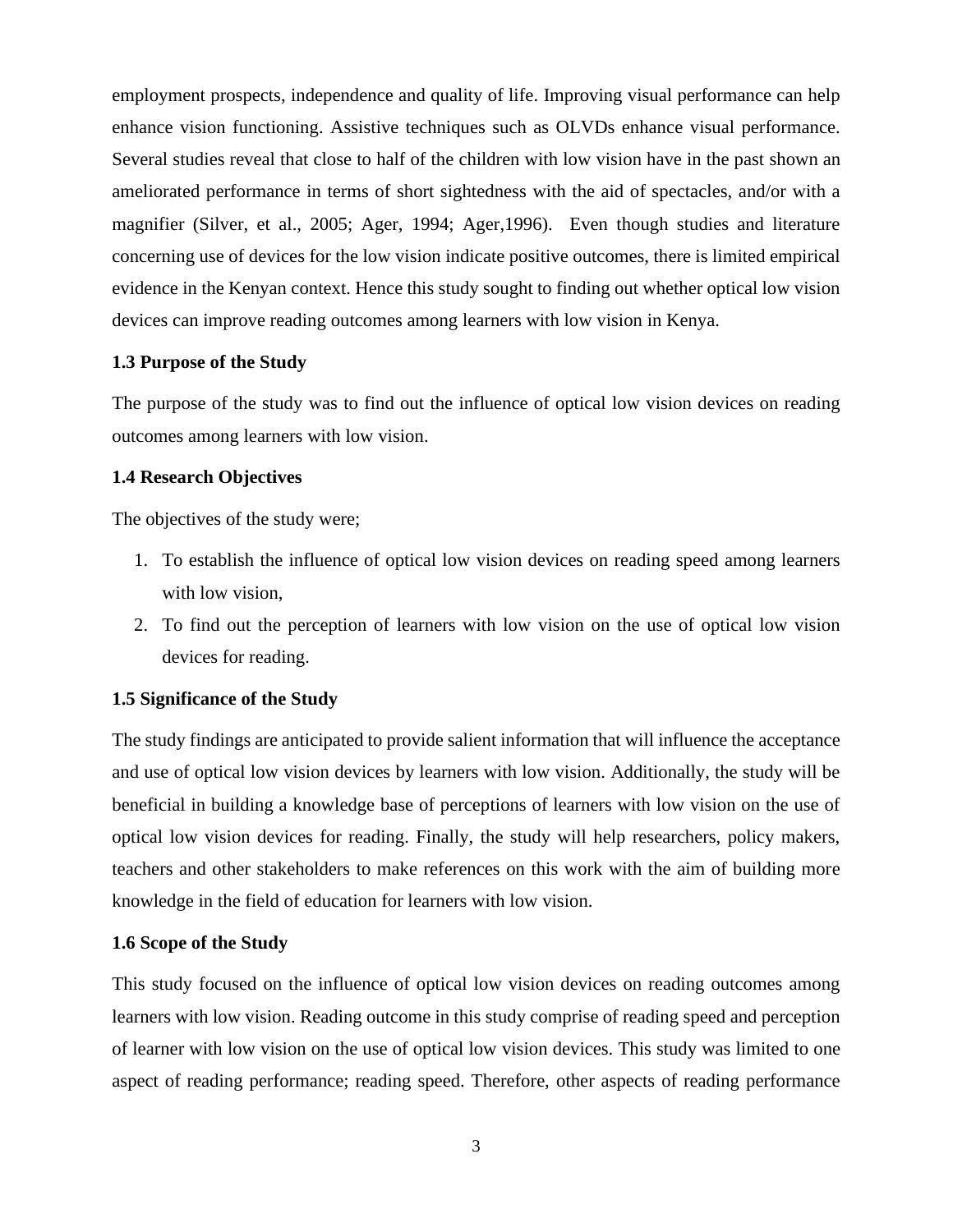including comprehension and fluency are beyond the scope of this study. In addition, the time taken to conduct the study was limited to two months as compared to previous related studies conducted.

#### <span id="page-12-0"></span>**1.7 Operational Definition of Terms**

**Critical print size**: The minimal print that one can read with fastest speed

**Reading Speed**: The number of words a person reads correctly per minute

**Reading performance**: Refers to reading accuracy, speed, automaticity, prosody and comprehension.

**Reading Acuity:** the smallest print a person can read and not make significant errors.

**Reading errors:** Is the difference between the true and actual word as read by a learner

**Low vision:** is when the better eye has a visual acuity whose best possible correction is  $\leq 6/18$  (0.3) and  $>3/60$  (0.05) and/or a visual field of less than 20 $^{\circ}$  in the best eye

**Perception:** Is the satisfaction and experience of learners with use of the OLVD

**Visual acuity:** is the measurement how well a person can see straight ahead.

**Visual field**: is the whole area one can see with eyes focused on a central field of an object.

**Visual efficiency:** is the ability of the eye to mediate performance of the vision in carrying out daily routine.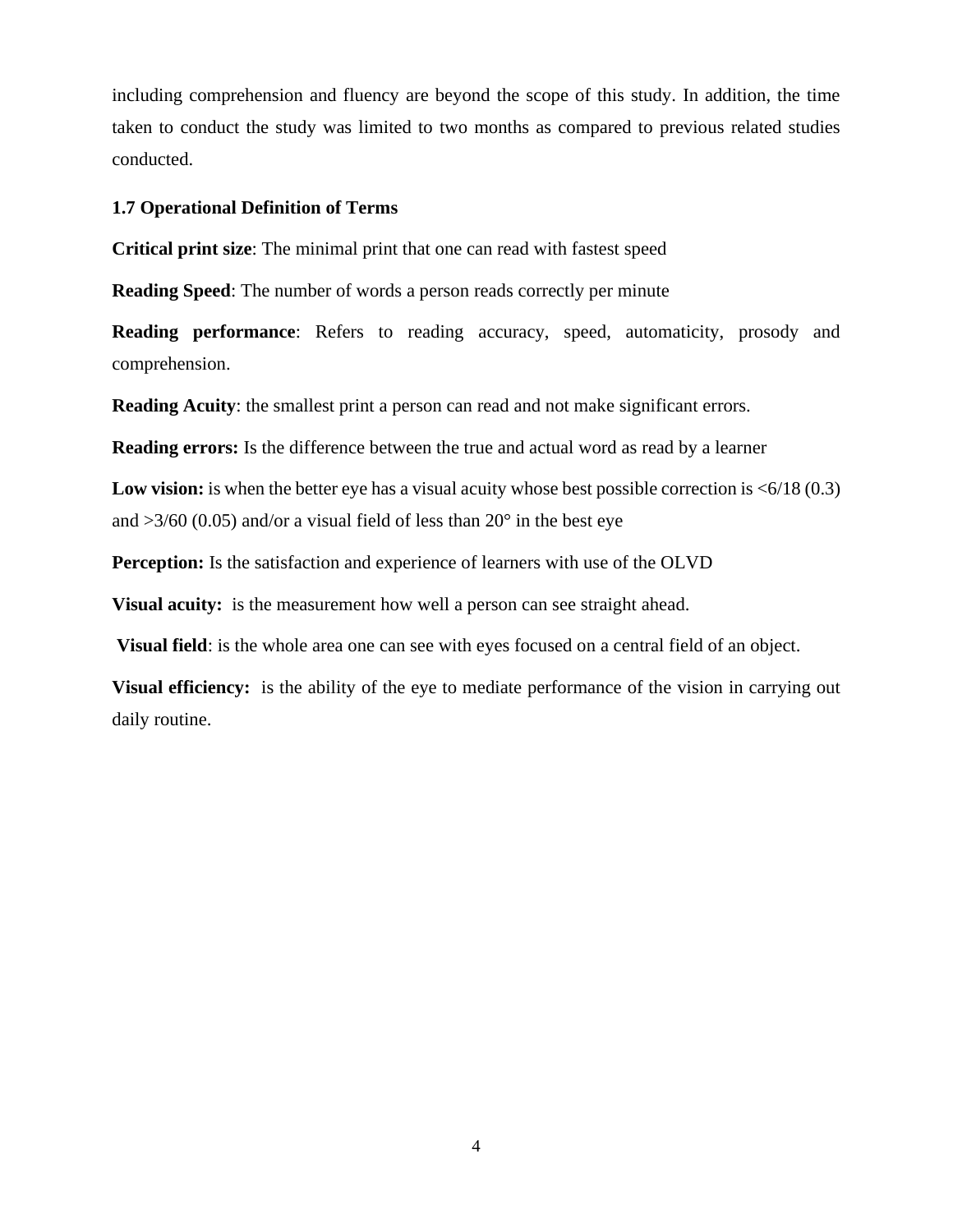#### **Chapter 2 LITERATURE REVIEW**

#### <span id="page-13-1"></span><span id="page-13-0"></span>**2.0 Introduction**

This chapter presents the related literature of the study. Literature was reviewed under the following subsections: Overview of low vison, reading with low vison and perceptions of learners with low vision on use of optical low vision devices.

#### <span id="page-13-2"></span>**2.1 Overview of Low vision**

Low vision can be categorized as a visual disorder, which is irremediable through spectacles with corrective refractivity, medical or surgical treatment, and contact lenses. Low vision hinders one from efficiently undertaking activities such as reading, and in the long run negatively impact academic performance, as well as quality of life. There is no universally acceptable definition of low vision since most of the definitions are pegged on the clinical measure without considering the functional aspects. As a consequence, the definition of low vision differs from one country to the other, and different researchers have varied definitions too. Although there is no constant definition of low vision that applies to every situation. Nevertheless, there is an agreement by low vision experts that low vision entails continuity of visual defects from healthy vision and blindness (Stelmack et al., 2001; Geruschat & Smith 2007). Attempts are being made to come up with a universally acceptable definition of low vision to help set up standards that can help measure the suitable criteria, explanation of data from epidemiological studies and access of related services (Vashits et al., 2017; WHO, 2002; Lueck 2004).

As per the 11th revision of WHO-ICD (2018), low vision is a condition when one has a visual acuity of  $\langle 6/18 (0.3)$  and  $\langle 3/60 (0.05)$  and/or visual field 20<sup>°</sup> less with best available correction (WHO, 2018). Surveys on populations around the globe, on estimates of low vision have applied this definition (Van Timmeren et al.; Li et al., 2018; Ganesh et al., 2018.)

In Kenya, there is no specific definition of low vision for legal provisions such as registration for social benefits. Therefore, people with low vision as registered as legally blind to access social benefits provided for by the Constitution of Kenya 2010. For this study, the WHO definition of low vision will be adopted for use and interpretation.

For the purpose of educational provision for learners with low vision in Kenya learners are categorized into five groups; category 1 are includes learners who are totally blind who fully rely on braille as the main medium of reading and writing, category 2 refers to those with some vision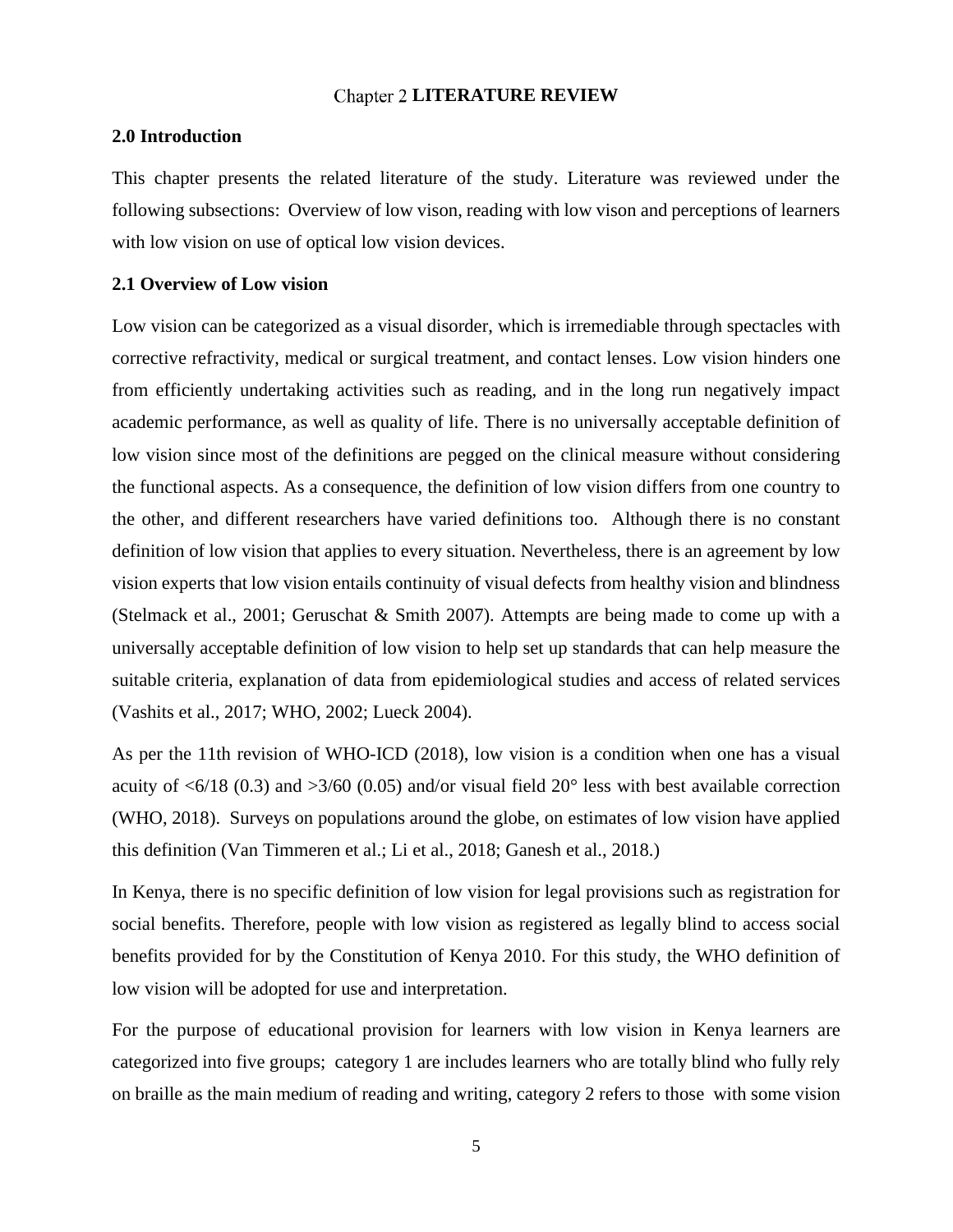but not good enough to read print hence use braille, category 3 are learners who can use print with the aid of magnification. Category 4 comprise learners who can read print without magnification and other special technique while category 5 are learners whose vision is normal and do not require special education services. These categories have been in existence since 1995 and have been found to be of great help when explaining educational needs of learners with low vision (Verweyen & Hyvärinen, 2000).

#### <span id="page-14-0"></span>**2.1.1 Prevalence of Low Vision**

WHO (2010) estimates that there are approximately 285 million individuals who have visual impairment across the globe? Out of these, around 39 million accounts for the blind and the rest accounts for those with low vision. This indicates that a large number of people with visual impairments have low vision in comparison to those who are blind (Pascolini., 2010). The World Health Organisation task force on data on blindness reported that 90 per cent of all persons who have low vision are found in under developed countries with 75 per cent of them in Asia and Africa (Pascolini, 2010).

#### <span id="page-14-1"></span>**2.1.2 Prevalence of Low Vision among Children**

About 140 million children have low vision and close to 50 million children with blindness globally (WHO,2010); Buorne et al. 2017). Since most of the data for children with low vision are obtained from schools for visually impaired children, it is difficult to estimate the precise percentage of low vision children (WHO 2010; Glewwe, Park & Zhao, 2016). In most cases, most of the researches either report incidences of visual impairment as a result of refractive errors or blindness (Varma et al. 2016; Naidoo et al. 2016), few studies however, directly report prevalence of low vision correctly (Dandona et al. 2002; Naidoo et al. 2003; Murthy et al. 2002; Goh et al., 2005; He et al. 2004;).

According to the Kenyan Ministry of Health Strategic Plan 2017, there are 224,000 children who are blind while another 750,000 have low vision. A report on a National Survey of Children with Disability and Special Needs in Kenya (KISE, 2018) established that the prevalence of visual impairment in children is at 3 percent. This translates to 671,205 children with visual impairments. Going by this it can be deduced that there are 536,964 children with low vision in Kenya.

### <span id="page-14-2"></span>**2.1.3 Effect of Low Vision in Visual Functions**

There is a wide range of visual function loss in children with low vision, depending on the cause, prognosis and the onset. Reduced visual functions have been proved to be the significant hindrance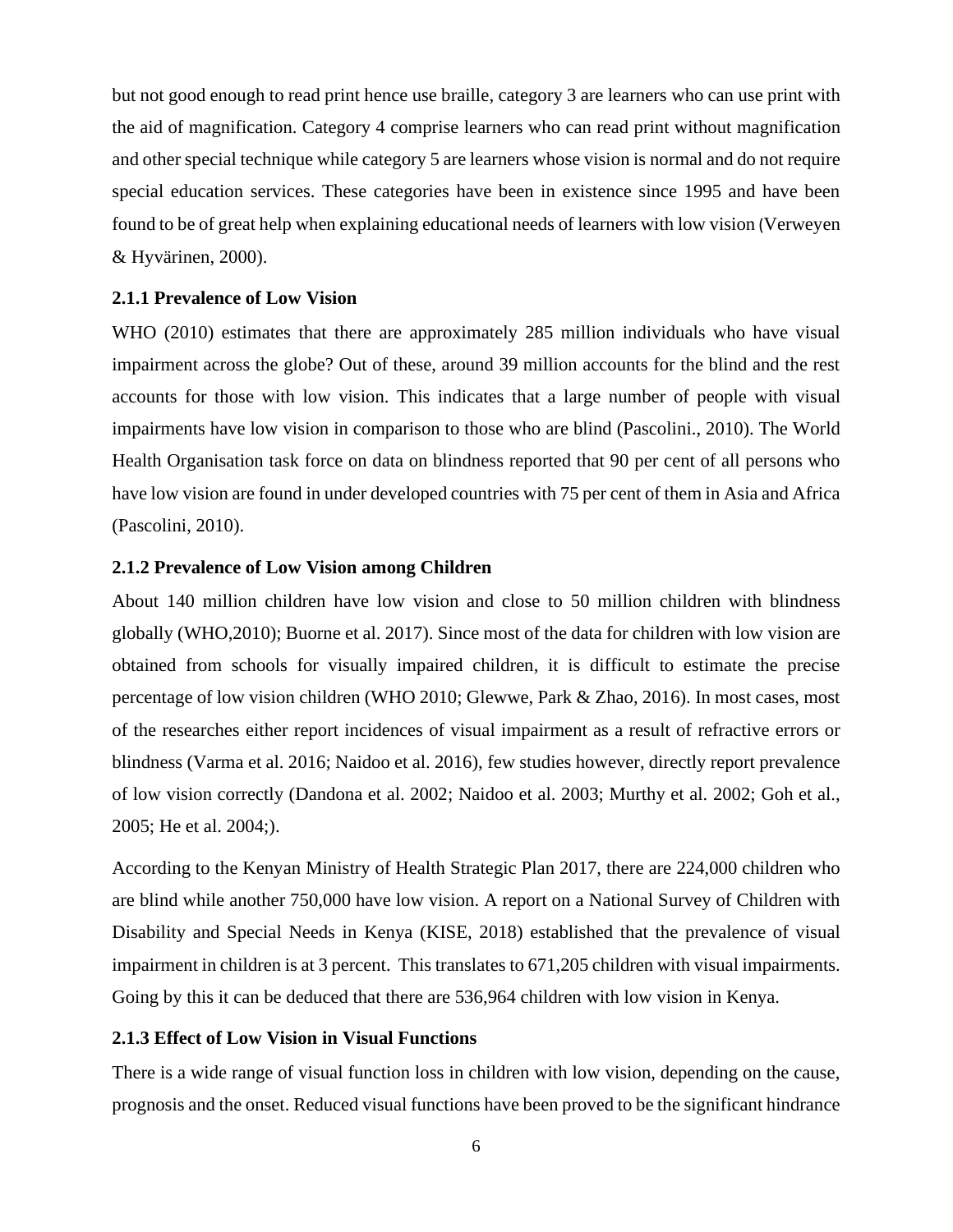to studying performance of children with low vision (Husseindeen et al., 2018). However, according to Eisner et al., (2007), apart from reduced visual acuity, there are other deficits on visual functions, which can impede reading such as reduced contrast sensitivity, impaired color discrimination, impaired dark and light adaptation and impaired ocular motility.

#### <span id="page-15-0"></span>**2.2 Reading and Low Vision**

Reading is of fundamental importance in anyone's way of living. In children, reading is a gateway to knowledge, brilliant performance academically, and getting a good job in the future. Consequently, fluency in reading is a very important factor in a child's education. It is enhanced by a collectivity of symbols on a page or computer monitor. The crucial factors of determining legibility of the print, is the symbols' shape and size.

Significant researches indicate that children with low vision, develop their reading techniques at a slower pace compared to normal sighted peers. (Hoffman, 2017; Bracher & Mata, 2017; Gompel et al., 2012). This happens even if the child has the same level educationally and cognitively; learners who have low vision principally do not attain the same reading speed as their counterparts with normal vision (Glewwe et al., 2016). Several explanations have come up to explain the phenomenon of reduced reading speed in leaners with low vision. The explanations connects the fact to problems that learners with low vision encounter when getting visual information from whichever sources such as printed text. One of the major explanations is the relationship between print type, font size and learners' ability to interpret.

In most cases, a reduced visual acuity interferes with the recognition of letters, hence the reading speed. Calabrese et al. (2016) found reading disabilities (i.e., reading less than 90 words per minute) to be higher among persons with visual acuity worse than 6/12. To ameliorate this Prescription of OLVDs is the most frequent means used to achieve acceptable reading speed (Corn, 1996). Although suitably magnified print provides a remedy for problems with seeing text, it additionally results in less letters or phrases that can be fixed at first quick sight. As a result, it requires one to take more glances in order read a sentence, of which it is time consuming, and requires one to adapt to use with required optical device. Dickinson (2002) averred that training persons with low vision on special reading techniques using OLVDs improve reading performance. From a Kenyan context, therefore, this study yields information that can be used by teachers and other stakeholders in the processes of deciding on the provision of OLVDs and training children who have low vision on the use in reading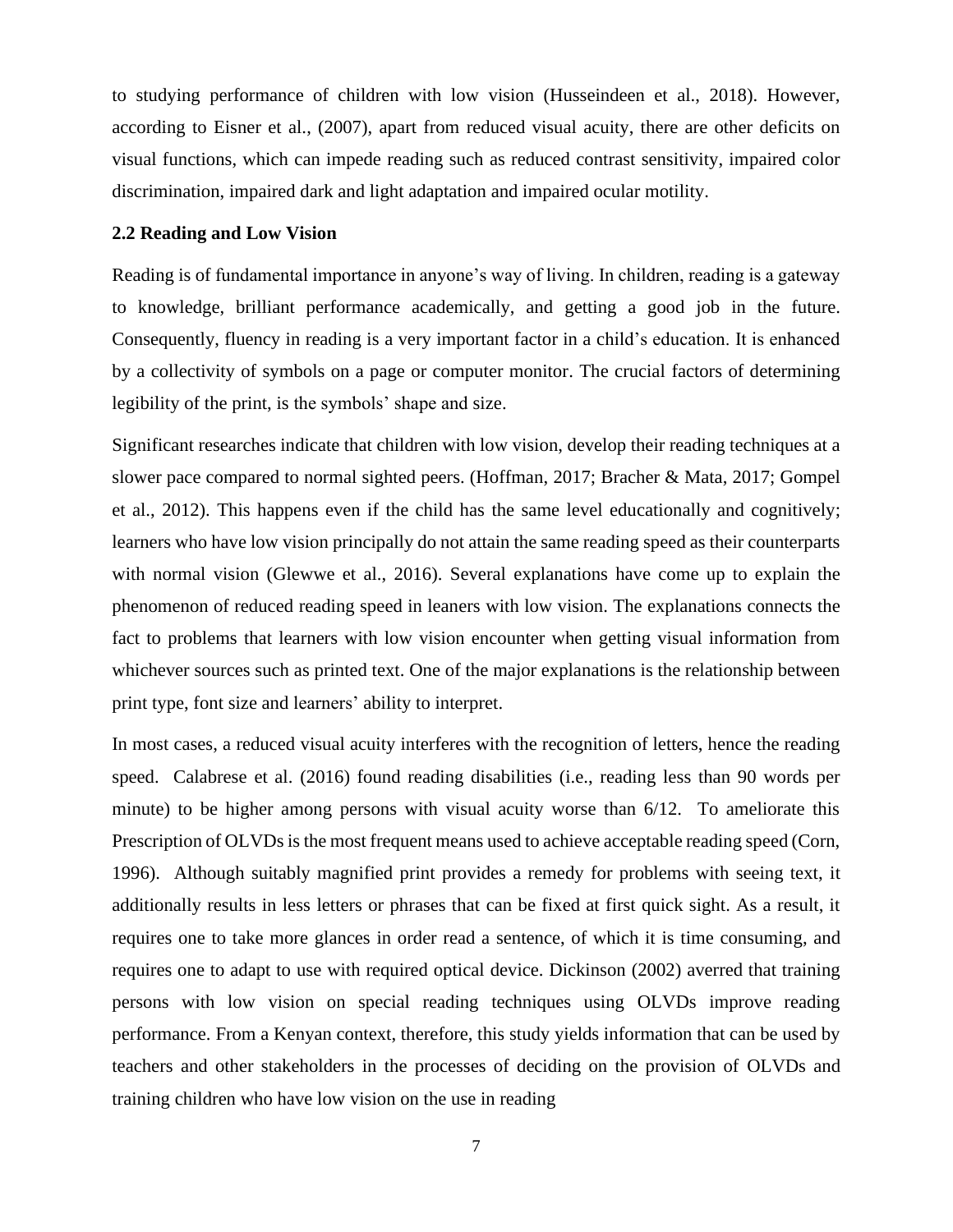### <span id="page-16-0"></span>**2.3 Perception of Learners with Low Vision on Use of Optical Low Vision Devices**

Perception from a psychological perspective has many definitions. However Ward, Grinstein and Keim, (2015) defines perception as "the process of recognizing (being aware of), organizing (gathering and storing), and interpreting (binding to knowledge) sensory information" or more simply "is the process by which we interpret or think about the things or the world around us, forming a mental representation of the environment".

Technology Acceptance Model as developed (TAM) by Davis (1989) is one of the most popular research models to predict use and acceptance of technology by individual users. The model has two key factors namely; perceived usefulness and perceived ease of use that influence use of technology. These two factors are influenced by external variables. In this study the external variables included assessment of visual functioning of each child, making necessary adjustment and also training on use of OLVD. The attitude to use is concerned with the user's evaluation of the desirability of device.

The user-acceptance on use of OLVD by learners can be equated to adoption of new technologies. In this regard, literature exists on technology acceptance in the field of information systems with well-established measures of user's attitude such as the classic Technology Acceptance Model (TAM) by Davis (1989) and other models developed from TAM such as the Unified Theory of Acceptance and Use of Technology (UTAUT) introduced by Venkatesh, Thong, Xu (2003), as well as other more recent models such as the UTAUT2 extension by Segura and Thiess (2015). More specifically, the Technology Acceptance Model has been used in several studies to explore the perception of users towards use and acceptance of new technologies.



<span id="page-16-1"></span>Figure 2.1: Modified version of Technology Acceptance Model (TAM) Source (Davis, Bogozzi and Warshaw, 1989).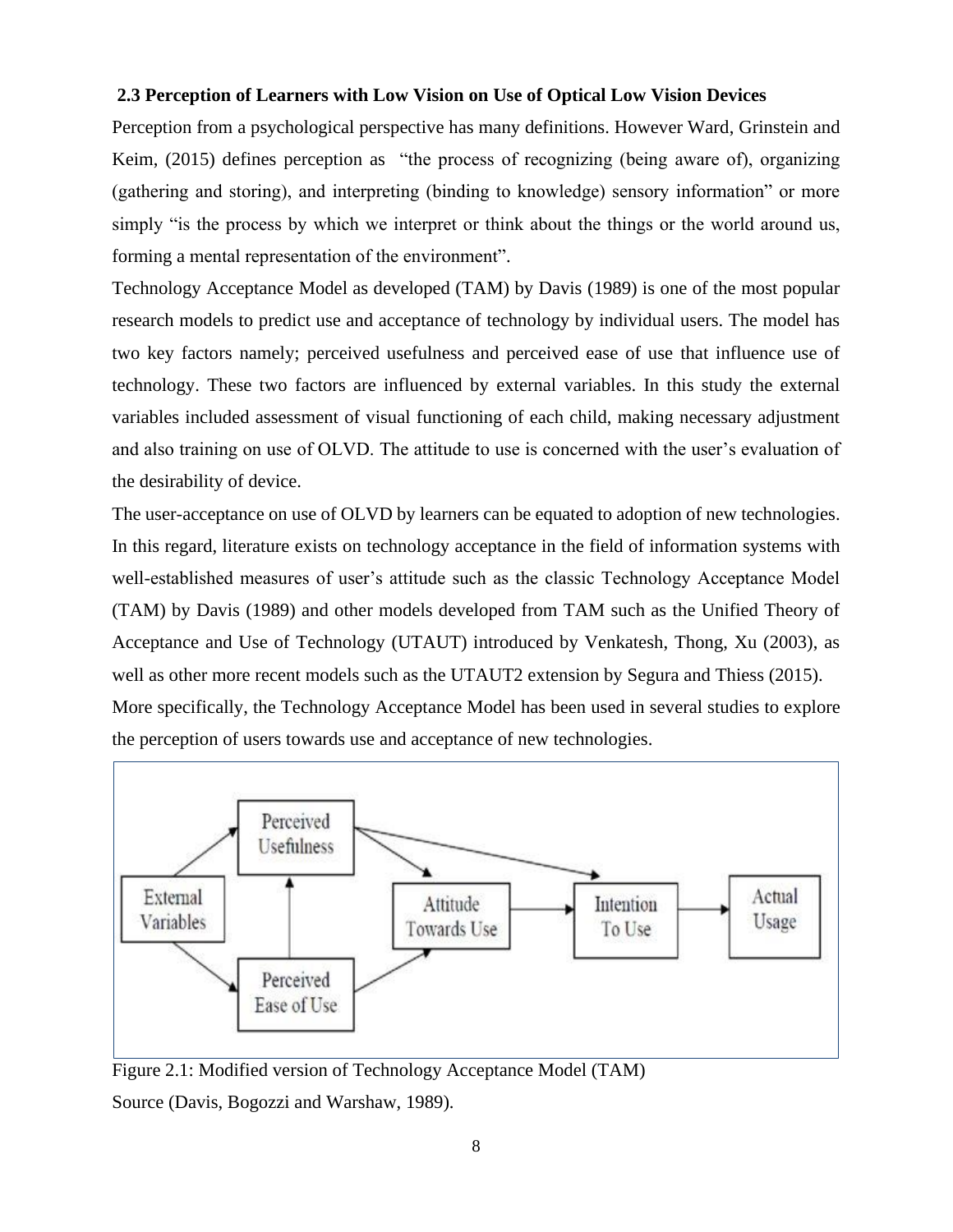There are limited studies that have been conducted on perceptions of learners towards use of OLVDs. More commonly, the available studies are not on leaners but on acceptance of smart technologies. A study by Glewwe Park and Zhao, (2016) revealed that whereas social acceptability is critical, utility and usability are significant determinants for long-term adoption. The importance of utility and usability in the context of acceptance of OLVDs then comes into focus. Learners will form perceptions before or after use of OLVDs based on the utility and usability of the optical device. This can be related to the study for if the learners perceive the OLVDs as useful and easy to use, it will also influence their use and continued use of the devices.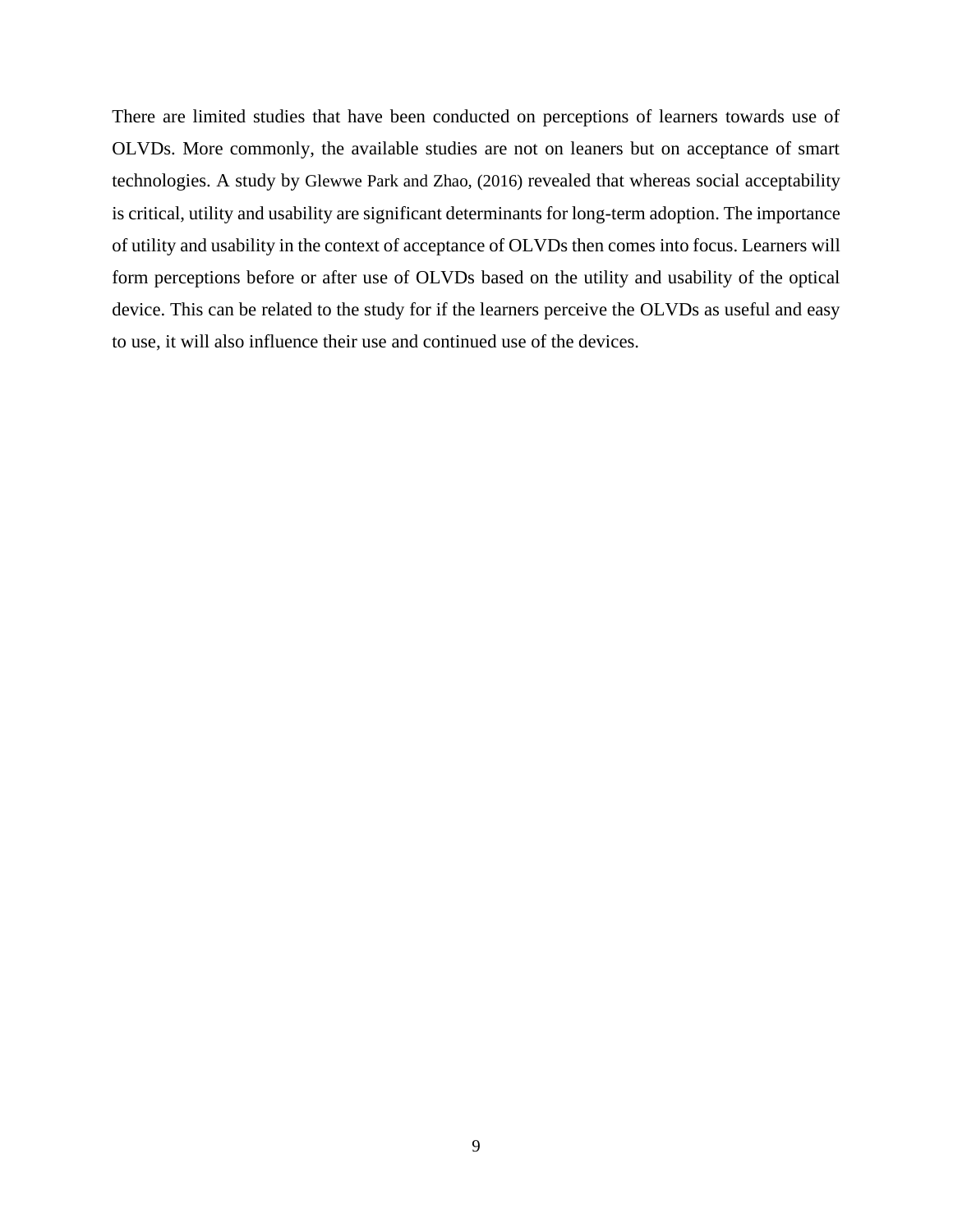## **Chapter 3 RESEARCH METHODOLOGY**

#### <span id="page-18-1"></span><span id="page-18-0"></span>**3.0 Introduction**

This section describes the study design with the analysis approach that was adopted. The chapter also explains the population of interest, sample size and approaches, instruments, data collection and analysis procedures that were used. Finally, ethical considerations of the study are discussed.

### <span id="page-18-2"></span>**3.1 Research Design**

The study adopted a quasi-experimental design, using double pre-test design approach. According to Fife-Schaw (2006), a quasi-experimental design is an empirical study that does lack the component of randomization. It was preferred in the design because there was no randomization in sample selection. Double-pre-test approach is an empirical approach in which pre-test is conducted twice to verify the normality of control and experimental group before intervention is applied.

### <span id="page-18-3"></span>**3.4 Target Population**

The target population in the study were learners with low vison in class four, five, six and seven from Thika School for the Visually Impaired. This comprised of 19 learners with low vision who uses print as their main medium of reading and writing. Learners from grade 1-3 were left out as it was assumed, they had not mastered the skills for reading. In addition, learners in class eight were not included because they were considered busy being candidates for 2019 National Examinations.

## <span id="page-18-4"></span>**3.5 Selection Criteria**

The participants for this study were learners with low vision in public primary schools in Kiambu County. Two groups of learners with low vision who use print as main media of reading and writing were selected from class four, five, six and seven. Six as experiment group and six in the control group. The inclusion criteria will be based firstly; on low vision learners classified as category three according to Kenyan categorization of persons with low vision. Secondly, learners whose reading impediment is due to reduced vision but not because of learning difficulty. Thirdly the reading performance is commensurate in both the experiment and control group.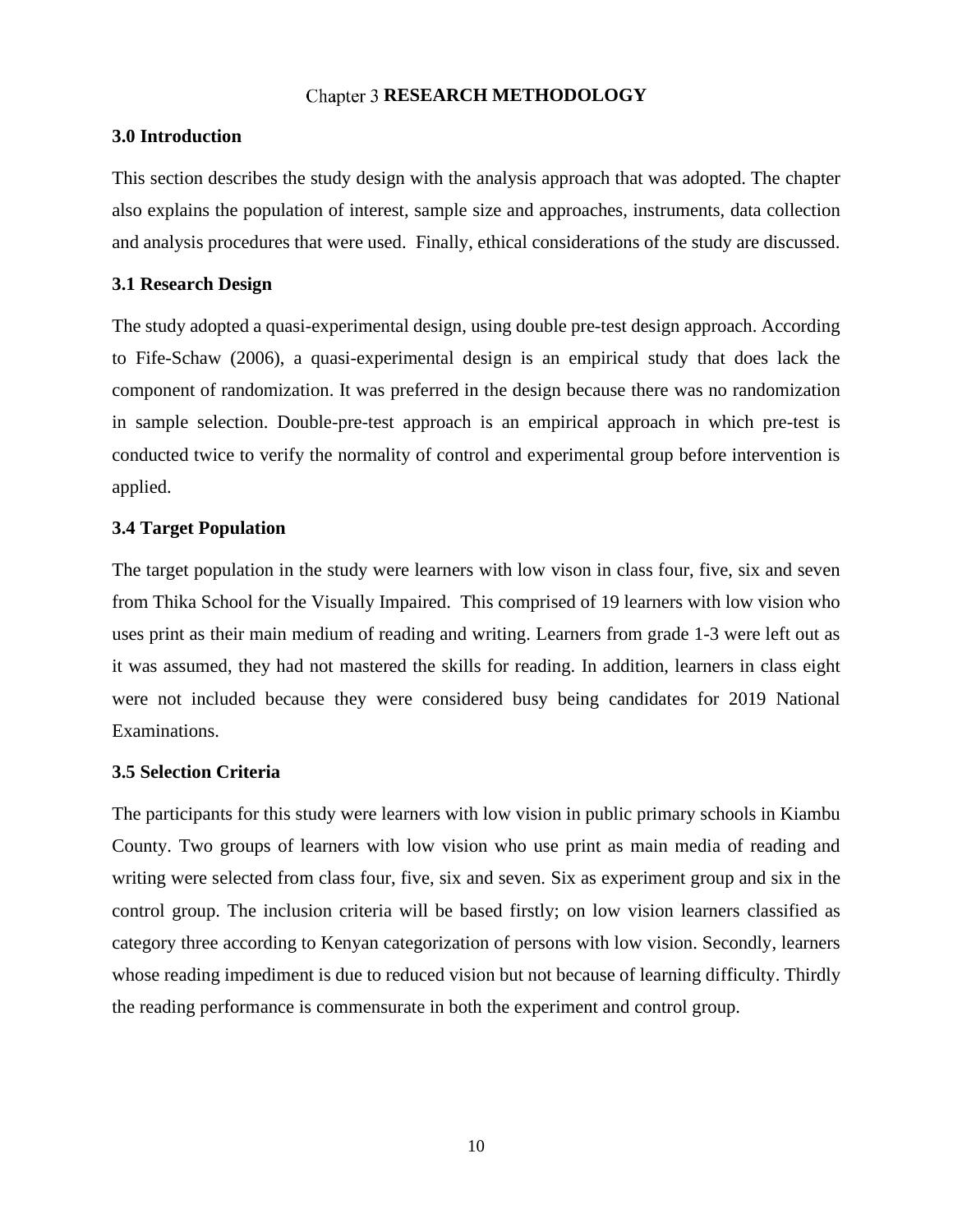### <span id="page-19-0"></span>**3.6 Sample Population**

The study purposively selected twelve (12) learners with low vision who uses print as their main medium reading and writing. The main reason of using purposive sampling is to allow selection of particular characteristics of the target population. In this study, the selection criteria formed a basis of purposive inclusion and exclusion of some learners in the study.

### <span id="page-19-1"></span>**3.7 Description of the Intervention**

The purpose of intervention for the sample population is to establish the impact of OLVDs on reading performance. This was achieved through providing OLVDs and special training on appropriate use. The optical low vision devices that were used included any device that enhances magnification for learners with low vision. Optical low vision devices examples are magnifiers which may be hand-held or mounted on a stand or on spectacles. The intervention involved having two-hour training and reading practising session every school day for seven days. The intervention group received training techniques on use of the OLVDs and reading practice while the control group will receive reading practice without the optical device.

### <span id="page-19-2"></span>**3.8 Data Collection Procedures**

The data collection process was done in three phases; the first phase was pre-test during which learners were given reading tasks and their present reading speed established. In the second phase (second pre-test), another reading test was given to the same learners and results of the two phases compared. Based on the results from the two phases, we would determine and partition the sample into two; intervention group and control group.

The time-lag between the first reading outcome that may be attributed to extraneous variables and control scheme empirically determined. and second pre-test should be reasonable in the context of a specific study (Jensen, et al., 2008). This double pre-test in quasi-experiments helps identify the likely variation. Appropriate OLVDs will be given to the intervention group, after assessment by a low vision therapist, as an intervention measure. These learners were trained on the efficient use of OLVDs to enhance their reading speed. Post-test reading tests will be given to both intervention and control groups to determine their reading outcomes in terms of reading speed. The results from the two groups was analysed to test the causal hypothesis on the use of OLVDs as an intervention.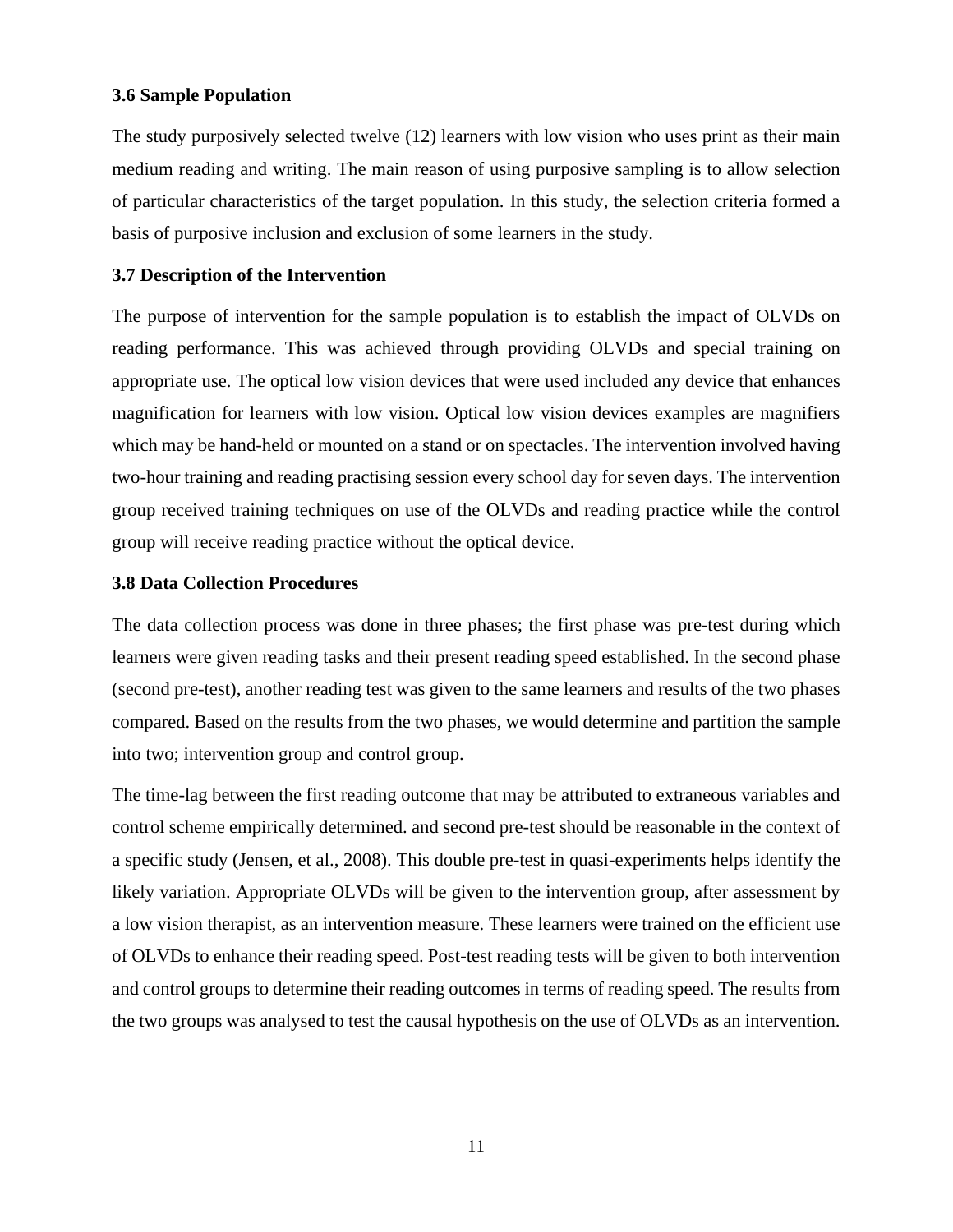#### <span id="page-20-0"></span>**3.9 Data Analysis**

If there is no randomization in quasi-experimental research, it was wise to use more advanced statistical procedures (Reichardt, 2009). Descriptive and inferential statistical analysis approaches were used to study the causal hypothesis of the low vision OLVDs intervention. Independent sample t-test was used for analysis of both pre-test and post-test scores for a group of learners with low vision taking standard reading tests. This test was preferred because tests are related in belong to the same learners. Multiple regression analysis was used to minimize the initial differences between intervention and control group, which is important due to lack of randomization in quasiexperiment, by making compensating adjustments to the data. Stata15 software will be used to summarize the quantitative data and content analysis was used to detail the historical and demographic nature of research participants. To control for extraneous variables, a linear mixed effect model, where the coefficient of the time-group interaction term is the reading test before and after the intervention was taken into account as covariates. Tables and figures are used to provide a summary of findings.

## <span id="page-20-1"></span>**3.10 Ethical Concerns**

Ethical issues such as reliability, integrity, and validity were taken into account during the study. Ethical principles in this study included primarily centred on protecting learners with low vision who will be participating in the study. The core ethical principles of respect for persons, beneficence and justice were observed before, during and after the study. The researcher upheld high scientific standards in the inquiry process and guard against falsifying of data in pursuit of knowledge and truth about the impact of OLVDs on reading outcomes for learners with low vision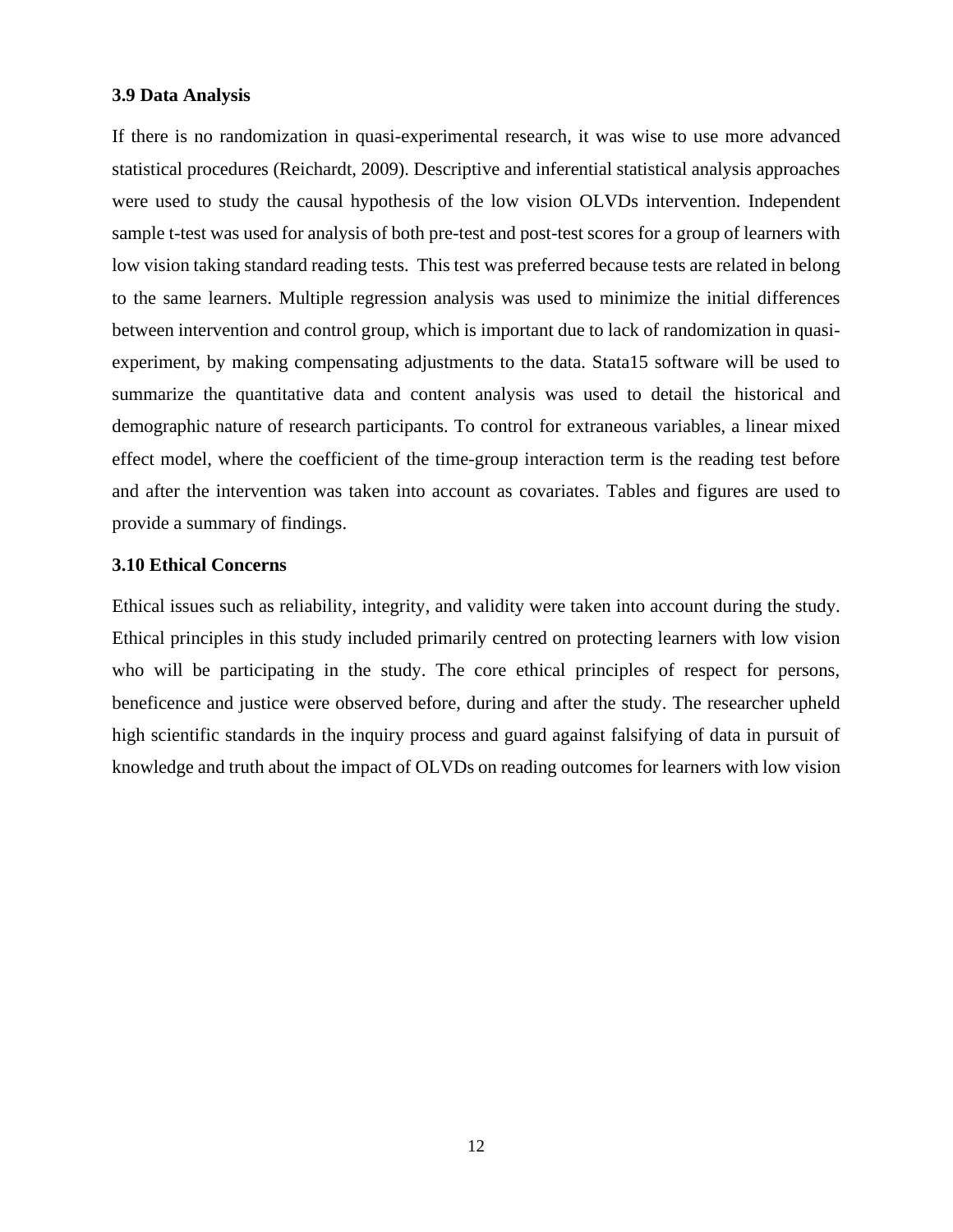# <span id="page-21-0"></span>Chapter 4 PRESENTATION OF FINDINGS, INTERPRETATIONS AND DISCUSSIONS

# <span id="page-21-1"></span>**4.1 Introduction**

The purpose of this study is to determine the influence of optical low vision devices on reading outcomes among learners with low vision. This chapter presents the findings of the study and their interpretations in the Kenyan context. It begins by describing the general and demographic information of study participants before proceeding to the influence of optical low vision devices on reading speed among low vision learners and finally the learners' perception on the use of optical low vision devices in improving reading outcomes.

# <span id="page-21-2"></span>**4.2 Description of Participants**

Participants were 12 learners with low vision from Thika school for the visually impaired where 6 (50%) were female and 6(50%) were male as presented in the [Figure](#page-21-3) *4*.*1*. The mean age of all participants was 13.75 years with a standard deviation of 0.57. The mean age of learners in the control group was 13.5 years with standard deviation of 0.72 and the mean age for the intervention group was 14 years with standard deviation of 0.93. The distribution of learners per class shows 25% from class 4, 17% from class 5, 25% from class 6 and 33% from class 7 as shown in [Figure](#page-21-3)  *[4](#page-21-3)*.*1*.



<span id="page-21-3"></span>Figure 4.1: Distribution of gender in the study Population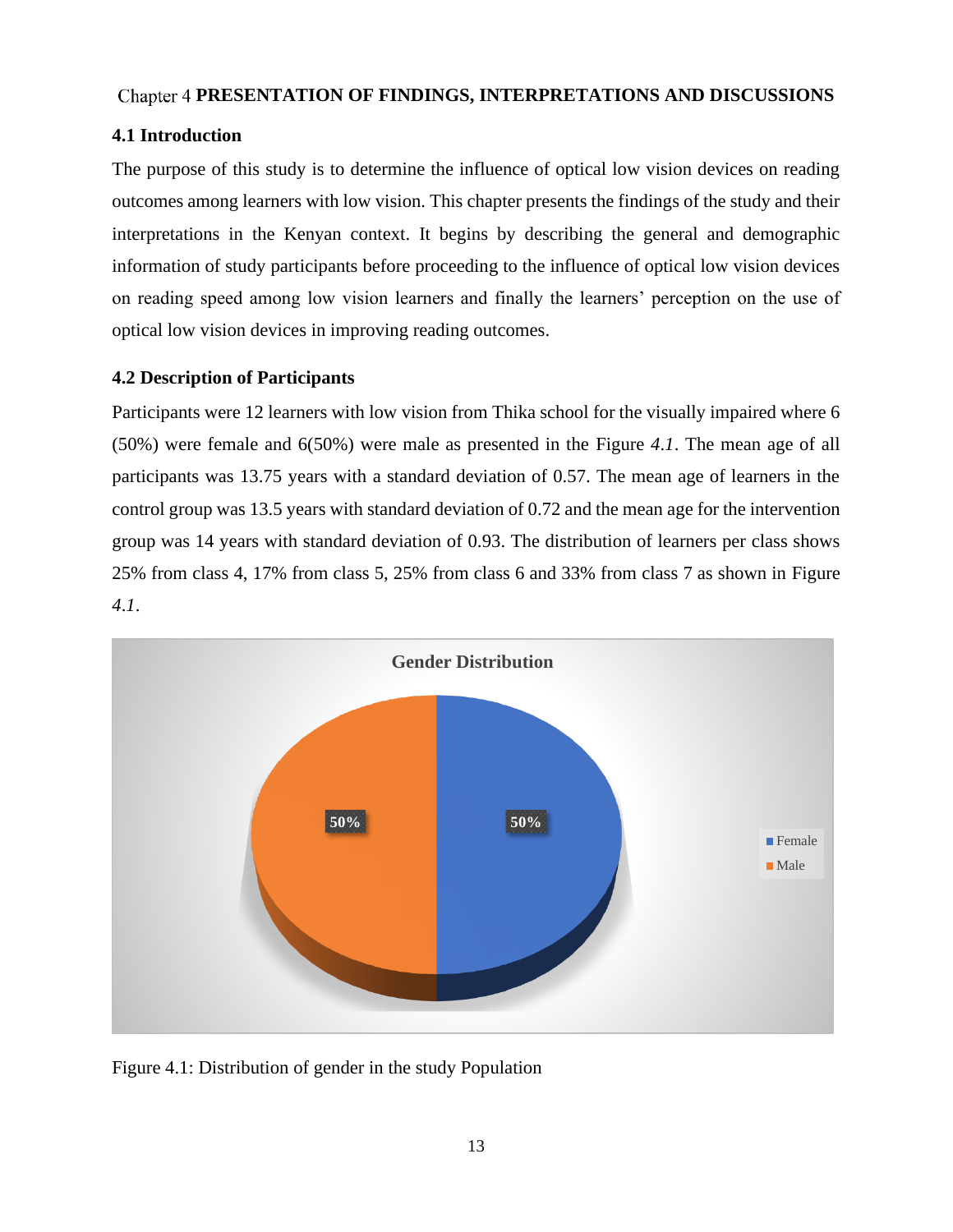

<span id="page-22-2"></span>Figure 4.2: A bar chart for the distribution of learners per class.

# <span id="page-22-0"></span>**4.3 Reading Tasks**

Eleven different reading tasks for each class were used for data collection. They were prepared in English language in Arial font type, size 12 and line spacing of 1.5. Study participants were assigned standard reading tasks with respect to their class. The number of words in the reading tasks assigned to class 4 learners ranged between 134 and 155 (mean=142, SD=7.5) while for class 5 had between 151 and 245 words (mean=171, SD=25.7). Reading tasks for class 6 had between 201 and 216 words (mean=206, SD=4.3) while for class 7 had between 151 and 250 words (mean=223, SD=32.9).

The number of words in the reading tasks assigned to learners was guided by the oral reading fluency (ORF) technical report (Hasbrouck & Tindal, 2017) published by behavioural research and teaching (BRF). The ORF norms documents the standard number of words read per minute by learners without reading difficulties as follows; between 45 and 180 words per minute for grade 4, between 61 and 194 words per minute for grade 5, between 68 and 204 words per minute for grade 6 and between 79 and 218 words per minute for grade 7.

# <span id="page-22-1"></span>**4.3 Influence of Optical Low Vision Devices on Reading Speed Among Learners with Low Vision**

Reading speed in this study is a function of the number of words correctly read in a given time interval. The speed was determined by the number of words a learner was able to read correctly per minute. At the beginning of the study learners were given reading tasks and their reading speed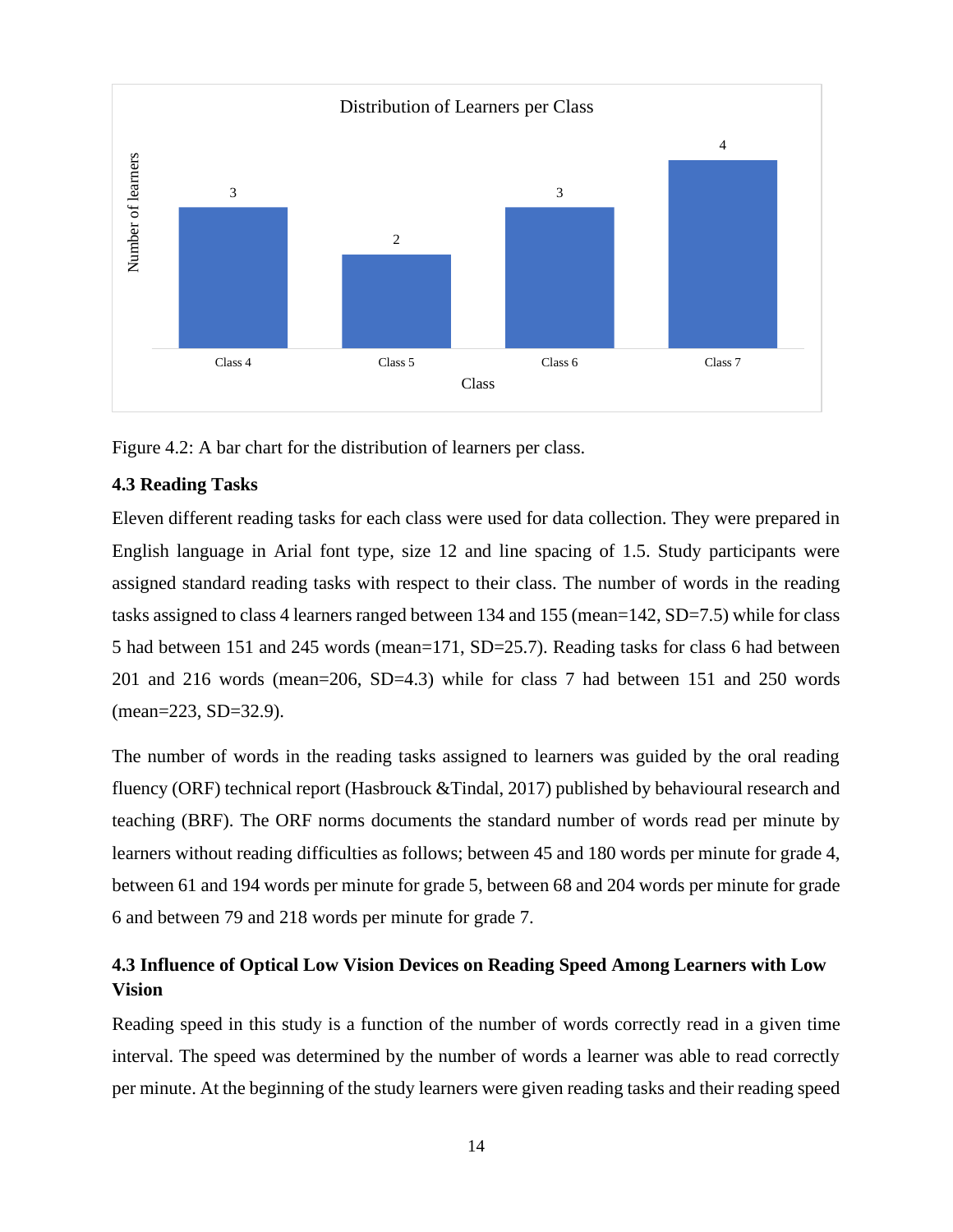determined (pre-intervention). This formed the baseline upon which the progress of reading speed was measured. The partitioning of the sample into control and intervention groups was purposively done to obtain equal mean reading speed for each group. All the 12 study participants were trained in reading tips and provided with reading materials for practice. Additionally, the intervention group were trained on the effective use of their individually prescribed optical low vision devices. As presented on the [Figure](#page-23-0) *4*.*3*, the mean reading speed for both control and intervention groups at the beginning of the study were 83 words per minute and at the end of the study, the mean speed for the control group was 103 words per minute and 119 words per minute for the intervention group.



<span id="page-23-0"></span>

Data was collected 11 times, 2 at the beginning of the study where all learners read their tasks without OLVD (pre-test 1 & pre-test 2) and 9 times where learners in the intervention group were using OLVD for reading. Data collection period took place at an equal interval of 2 days. Every data collection involved recording the number of words read by the learner and the number of errors committed. Data collection at multiple intervals was informed by the study findings by Savaiano and Hatton (2013) who observed that there is a functional relationship between repeated reading and reading speed for learners with low vision.

[Figure](#page-24-1) *4*.*4* presents the reading speed for both groups (intervention and control) were at per before issuing of OLVD to the intervention group. The reading speed increased steadily for both groups, with a significant positive departure for the intervention group. It was found that the mean reading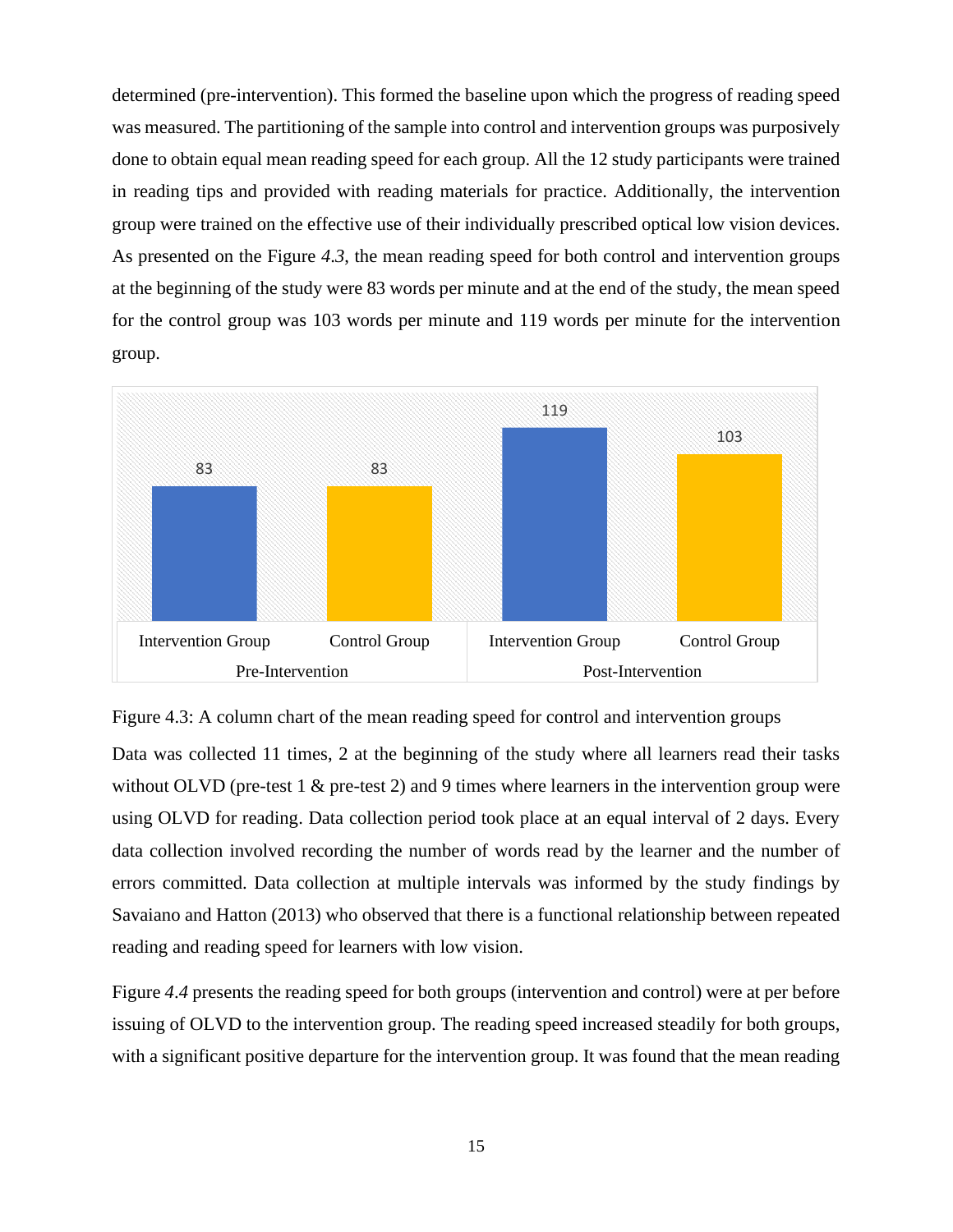speed for learners in the intervention group was higher compared to the control group at every measurement period.



<span id="page-24-1"></span>Figure 4.4: A time series plot on reading speed.

Additionally, it was found that the mean number of errors committed during reading reduced over time. The errors included omissions, substitutions and misreading of words. The summary statistics (mean and standard deviation) for reading errors committed in the pre-and-postintervention stages is presented in [Table](#page-24-0) *4*.*1*. The number of reading errors committed by learners in control group reduced by 40% while that of learners in the intervention group reduced by 45%, implying a 5% improvement in reading accuracy.

<span id="page-24-0"></span>Table 4.1: Summary of Errors

|                        | Group        | <b>Mean</b> | <b>SD Dev</b> |
|------------------------|--------------|-------------|---------------|
| Pre-Intervention       | Intervention | 11          | 5.34          |
|                        | Control      | 10          | 5.60          |
| Post-Intervention      | Intervention | 6           | 5.94          |
|                        | Control      | 6           | 6.25          |
| <b>Error Reduction</b> | Intervention | 45%         |               |
|                        | Control      | 40%         |               |

[Figure](#page-25-0) *4*.*5* tracks reading errors for each of the study groups. The intervention groups indicate a consistent reduction in the number of reading errors as opposed to the control group whose variation remain visible even towards the end of the study.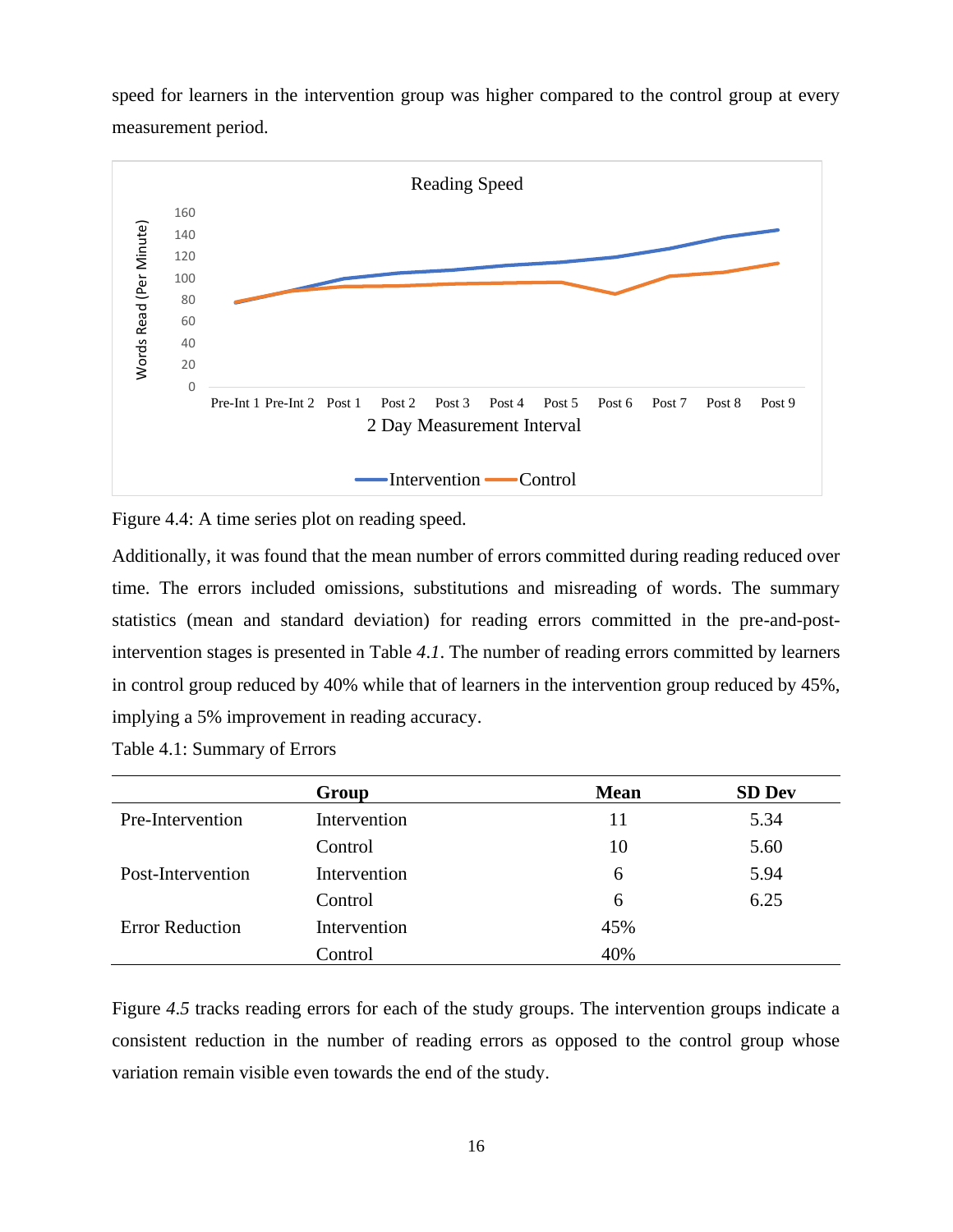

### <span id="page-25-0"></span>Figure 4.5: Line Graph for Reading Errors

The hypothesis tests using independent t-test statistics presented in [Table](#page-26-1) *4*.*2* reveals significant differences between the mean reading speed for participants in the intervention group and those in the control group. The hypothesis that there is no difference between the mean reading speed for the intervention and control groups is rejected  $(p=0.01<0.05, p=0.02<0.05)$  at 95% confidence level. Thus, the reading speed of 119 words per minute attained by the intervention group is statistically different from the 103 words per minute attained by the control group. Since the two groups were constituted by learners with low vision, where intervention group used OLVD while the control group did not use, it can be concluded that the use of OLVD improves reading speed for learners with low vision. These findings are supported by (Ramani, Police & Jacob, 2014) study which established that the use of OLVD increases the reading speed by 37 words per minute and also improves reading accuracy and fluency. While other previous studies (Corn, Wall, & Bell, 2000) may have found contradictory evidence with respect to the findings of this study on the use of OLVD, Goodrich, Kirby, Wagstaff, Oros and McDevitt (2004) argues that manufacturers of OLVD are continuously finding new and better designs which reduce glass weight and increases efficiency of OLVD which may result to improved reading speed in our study.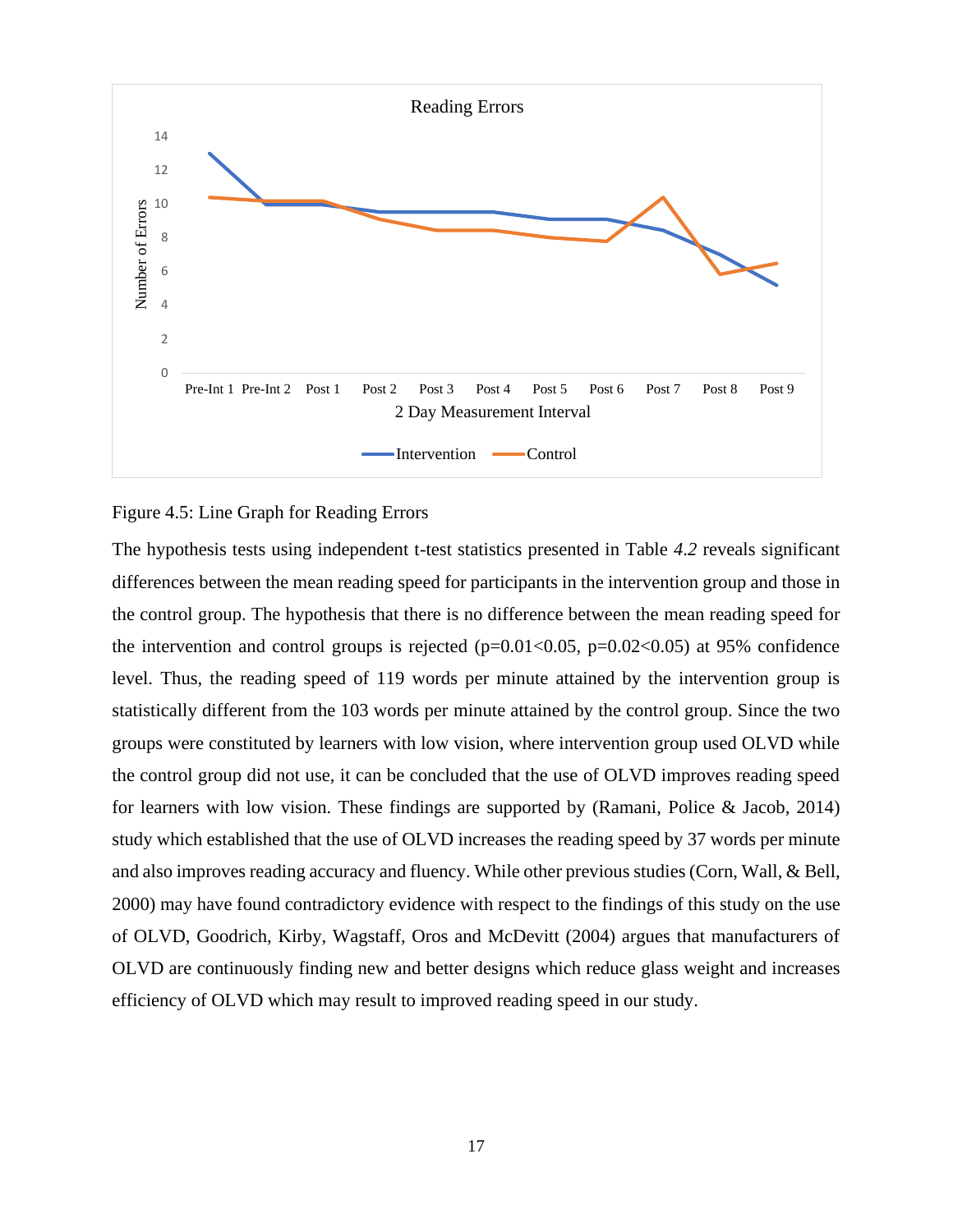#### <span id="page-26-1"></span>Table 4.2: t-test Summary Results

|                                                | <b>Intervention Group</b> | Control Group |
|------------------------------------------------|---------------------------|---------------|
| Mean Reading Speed ( <i>Words Per Minute</i> ) | 118.90                    | 102.57        |
| Variance                                       | 75.69                     | 113.16        |
| <b>Observations</b>                            | 6                         | 6             |
| <b>Hypothesized Mean Difference</b>            | $\theta$                  |               |
| df                                             | 10                        |               |
| t Stat                                         | 2.91                      |               |
| $P(T \le t)$ one-tail                          | 0.01                      |               |
| t Critical one-tail                            | 1.81                      |               |
| $P(T \le t)$ two-tail                          | 0.02                      |               |
| t Critical two-tail                            | 2.23                      |               |

## <span id="page-26-0"></span>**4.3.1 Modelling Reading Speed**

The impact of the use and/or lack of use of OLVD (Group) on reading speed of learners with low vision was further assessed alongside other variables of interest such as distance visual acuity (DVA), near visual acuity (NVA), magnification of OLVD, gender, age and class of the learner. Multiple linear regression was used to model the significant predictors of reading speed. The model used in the study was;

Reading Speed =  $\beta_0 + \beta_1 DVA + \beta_2 NVA + \beta_3 Gender + \beta_4 Age + \beta_5 Class + \beta_6 Group + \varepsilon$ Where  $\beta_0$ =mean reading speed for a learner with low vision, holding all other factors constant

 $\beta_i$  for i = 1,2, ... 6 = regression coefficients, showing marginal contribution of the *i*<sup>th</sup> independent variable in predicting the dependent variable (reading speed).

 $\varepsilon$  = Stochastic errors in reading speed unaccounted for by the independent variables in the regression model.

The regression model used to fit the variables of study is significant  $(p=0.034<0.05)$  as presented in the analysis of variance (ANOVA) [Table](#page-26-2) *4*.*3*. Out of the total sum of square of 1266.08, regression (using group as the only predictor) accounts for 517.52 (40.9%) variation which is significant ( $p=0.034<0.05$ ).

| Model      | Sum of Squares | df | Mean Square |       | Sig.               |
|------------|----------------|----|-------------|-------|--------------------|
| Regression | 517.52         |    | 517.517     | 6.222 | 0.034 <sup>b</sup> |
| Residual   | 748.56         |    | 83.173      |       |                    |
| Total      | 1266.08        |    |             |       |                    |

<span id="page-26-2"></span>Table 4.3: Analysis of Variance (ANOVA) table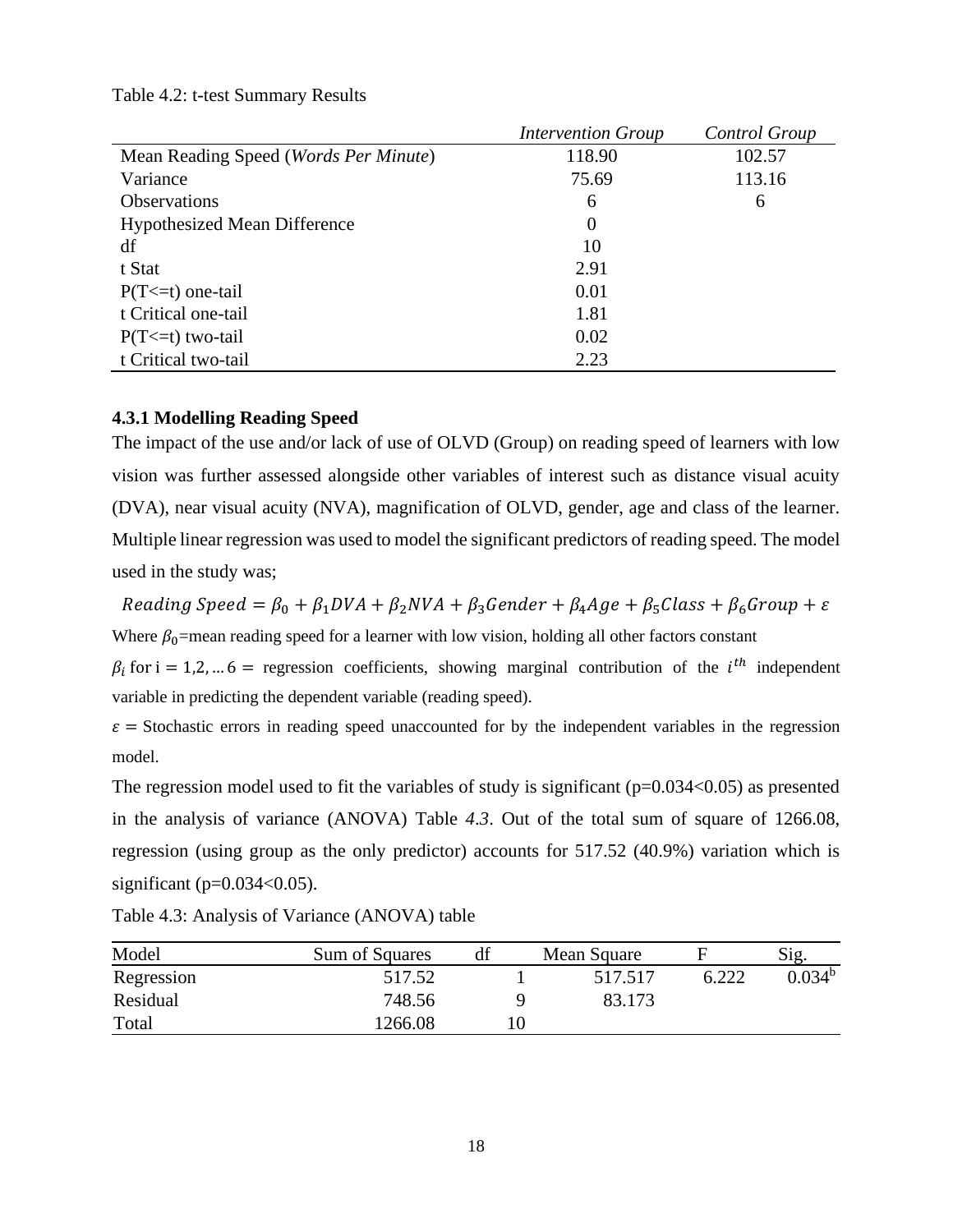The multiple R-squared for the above specified model ( $R^2 = 0.76$ ) indicates that the specified set of independent variables accounts for 76% of variation in reading speed for a learner with low vision. Further model optimization analysis reveals that group (determined by the use or disuse of OLVD) accounts for 64% of variations in reading speed. The [Table](#page-27-0) *4*.*4* details the summary statistics of the optimal regression model;

<span id="page-27-0"></span>Table 4.4: Optimal Model Summary Statistics

|       |        |             |                          | Std. Error of the |
|-------|--------|-------------|--------------------------|-------------------|
| Model |        | Square<br>R | <b>Adjusted R Square</b> | Estimate          |
|       | ) 630ª | .409        | 0.343                    |                   |

a. Predictors: (*Constant*), Group

The regression coefficients for the optimized model presented in [Table](#page-28-0) *4*.*5* shows that the use of OLVD is a significant predictor  $(p=0.03<0.05)$  of reading speed for learners with low vision.

Reading Speed =  $\beta_0 + \beta_1$ Group + ε

 $Reading Speed = 105.3 + 13.78(Group)$ 

Therefore, the regression model; Reading Speed=105.3+13.78(Group) indicate that use of the OLVD increased the reading speed by 14 words per minutes.

Further, results indicate that DVA ( $p=0.61>0.05$ ), NVA ( $p=0.39>0.05$ ), magnification level of OLVD (p=0.57 $>0.05$ ), gender (p=0.36 $>0.05$ ), age (p=0.53 $>0.05$ ) and class (p=0.46 $>0.05$ ) of the learner played an insignificant role determining reading speed since of 76% accurate prediction of reading speed, 64% is accounted for by the use of OLVD. These findings are similar to the conclusions made by Lovie, Bevanm and Hein (2001) that reading speed among learners with low vision increases with the use of appropriate magnification device. This was further supported by Ramani, Police and Jacob (2014) who found that a majority of learners with low vision can achieve similar reading speed of their sighted peers when appropriate magnification is provided. Additionally, (Lovie et al, 2001; Ramani, Police & Jacob, 2014) established that near visual acuity (NVA) is a significant predictor of reading speed for learners with low vision. However, near visual acuity (NVA) was not a significant predictor of reading speed in the current study because the reading distance was conveniently adjusted to a suitable position through functional assessment.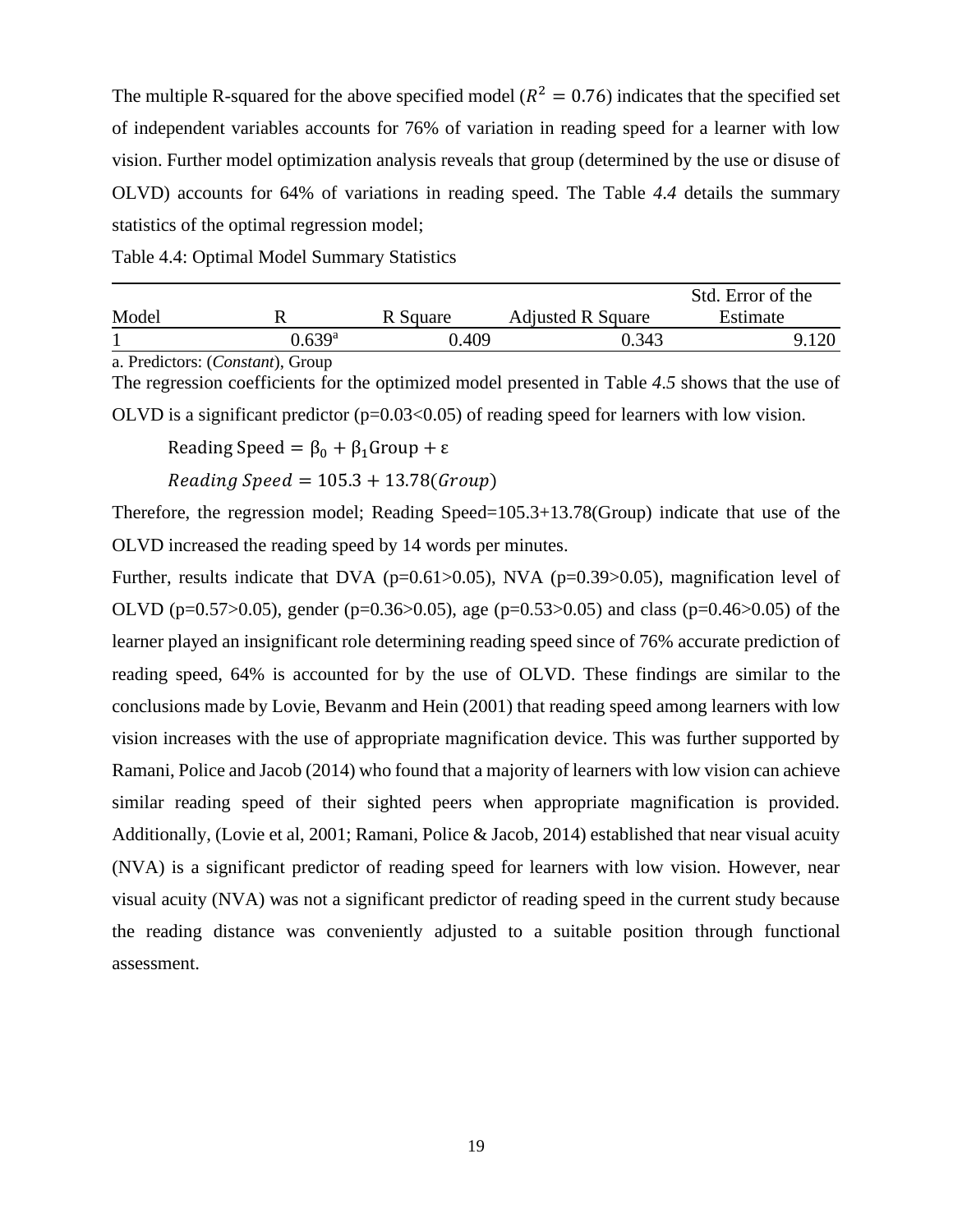|                                      |              | Unstandardized | Standardized |                            |          |
|--------------------------------------|--------------|----------------|--------------|----------------------------|----------|
|                                      |              | Coefficients   | Coefficients |                            |          |
| Model                                | B            | Std. Error     | <b>B</b> eta |                            | Sig.     |
| (Constant)                           | 105.13       | 4.08           |              | 25.78                      | 0.00     |
| Group                                | 13.78        | 5.52           | 0.639        | 2.49                       | 0.03     |
| <b>Excluded Variables</b>            |              |                |              |                            |          |
| Model                                | Beta In      |                | Sig.         | <b>Partial Correlation</b> |          |
| <b>DVA</b>                           | $-0.174^{b}$ | $-0.537$       | 0.606        |                            | $-0.187$ |
| <b>NVA</b>                           | $0.234^{b}$  | 0.900          | 0.394        |                            | 0.303    |
| Magnification of OLVD                | $0.371^{b}$  | 0.594          | 0.569        |                            | 0.206    |
| Gender                               | $0.250^{b}$  | 0.967          | 0.362        |                            | 0.323    |
| Age                                  | $0.179^{b}$  | 0.660          | 0.528        |                            | 0.227    |
| Class                                | $-0.207b$    | $-0.772$       | 0.462        |                            | $-0.263$ |
| a. Dependent Variable: Reading Speed |              |                |              |                            |          |

#### <span id="page-28-0"></span>Table 4.5: Optimal Regression Model

b. Predictors in the Model: (Constant), Group

The group statistics presented in [Table](#page-28-1) *4*.*6* also confirms similar results. There is a constant difference in reading speed of 16 words per minute between intervention and control group assuming either equal or unequal variances between the two groups (p=0.016<0.05). This further confirms that the use of OLVD improves the reading speed for learners with low vision by a mean of 16 words per minute, SD=5.61

<span id="page-28-1"></span>Table 4.6: Independent t-test Summary Statistics

|                  |                                | t-test for Equality of Means |    |                      |                    |                          |  |  |
|------------------|--------------------------------|------------------------------|----|----------------------|--------------------|--------------------------|--|--|
|                  |                                |                              |    | $df$ Sig. (2-tailed) | Mean<br>Difference | Std. Error<br>Difference |  |  |
| Reading<br>Speed | Equal variances<br>assumed     | 2.911                        | 10 | 0.016                | 16.33              | 5.61                     |  |  |
|                  | Equal variances not<br>assumed | 2.911 9.62                   |    | 0.016                | 16.33              | 5.61                     |  |  |

To determine strength and the direction of the relationship between the significant study variables, correlation analysis between reading speed, group (use or disuse of OLVD), gender, age, DVA,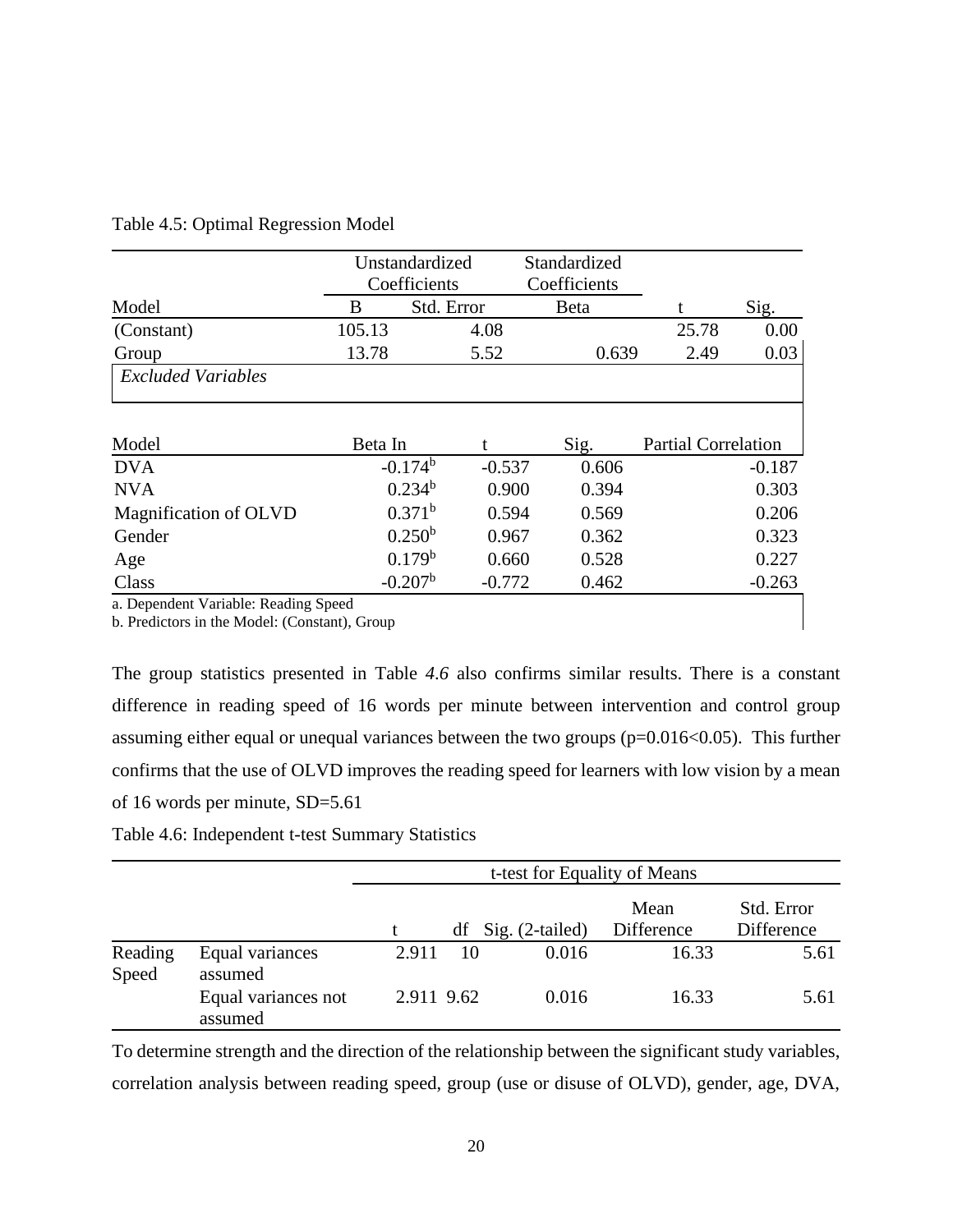NVA and magnification of OLVD was conducted. [Table](#page-29-1) *4*.*7* indicates a strong positive relationship between the use of OLVD and the reading speed.  $(p=0.02<0.05; r=0.64)$ . The covariates had no significant effect on the reading speed.  $(p=0.29;0.18;0.07;0.20;0.05>0.05)$ .

|                  |                                      | Group                       | Gender       | Age          | <b>DVA</b>   | <b>NVA</b>   | Magnification<br><b>OLVD</b> | Reading<br>Speed |
|------------------|--------------------------------------|-----------------------------|--------------|--------------|--------------|--------------|------------------------------|------------------|
| Group            | Pearson<br>Correlation<br>$Sig. (1-$ | $\mathbf{1}$                |              |              |              |              |                              |                  |
| Gender           | tailed)<br>Pearson<br>Correlation    | $-0.10$                     | $\mathbf{1}$ |              |              |              |                              |                  |
|                  | Sig. $(1 -$<br>tailed)               | 0.38                        |              |              |              |              |                              |                  |
| Age              | Pearson<br>Correlation               | 0.21                        | $-0.36$      | $\mathbf{1}$ |              |              |                              |                  |
|                  | $Sig. (1 -$<br>tailed)               | 0.27                        | 0.14         |              |              |              |                              |                  |
| <b>DVA</b>       | Pearson<br>Correlation               | $-0.565$ *                  | 0.13         | $-0.08$      | $\mathbf{1}$ |              |                              |                  |
|                  | $Sig. (1-$<br>tailed)                | 0.03                        | 0.36         | 0.41         |              |              |                              |                  |
| <b>NVA</b>       | Pearson<br>Correlation               | 0.08                        | 0.45         | 0.34         | $-0.28$      | $\mathbf{1}$ |                              |                  |
|                  | Sig. $(1 -$<br>tailed)               | 0.40                        | 0.08         | 0.15         | 0.198        |              |                              |                  |
| <b>OLVD</b>      | Pearson<br>Correlation               | $\textbf{-0.91}^{\ast\ast}$ | $-0.14$      | $-0.07$      | $0.66*$      | $-0.24$      | $\mathbf{1}$                 |                  |
|                  | Sig. $(1 -$<br>tailed)               | 0.000                       | 0.34         | 0.42         | 0.01         | 0.24         |                              |                  |
| Reading<br>Speed | Pearson<br>Correlation               | $0.64*$                     | 0.18         | 0.30         | $-0.48$      | 0.29         | $-0.51$                      | $\mathbf{1}$     |
|                  | $Sig. (1-$<br>tailed)                | 0.02                        | 0.29         | 0.18         | 0.07         | 0.20         | 0.05                         |                  |

<span id="page-29-1"></span>Table 4.7: Correlation Analysis Table

# <span id="page-29-0"></span>**4.4 Perception of Learners with Low Vision on the use of Optical Low Vision Devices for Reading**

The analysis of the perception interview revealed that all the respondents found the OLVDs useful in aiding academic functions such as reading and writing. Specifically, the interviews revealed a positive attitude of learners with regard to the perceived usefulness of OLVDs. The results are presented in [Table](#page-29-2) *4*.*8*.

<span id="page-29-2"></span>Table 4.8: Perceived Benefit of using OLVDs

| <b>Perceived Benefit of Using OLVDs</b>               | <b>Percent</b> |
|-------------------------------------------------------|----------------|
| Increased speed in reading and writing                | 85             |
| Completion of examinations on time for the first time | 67             |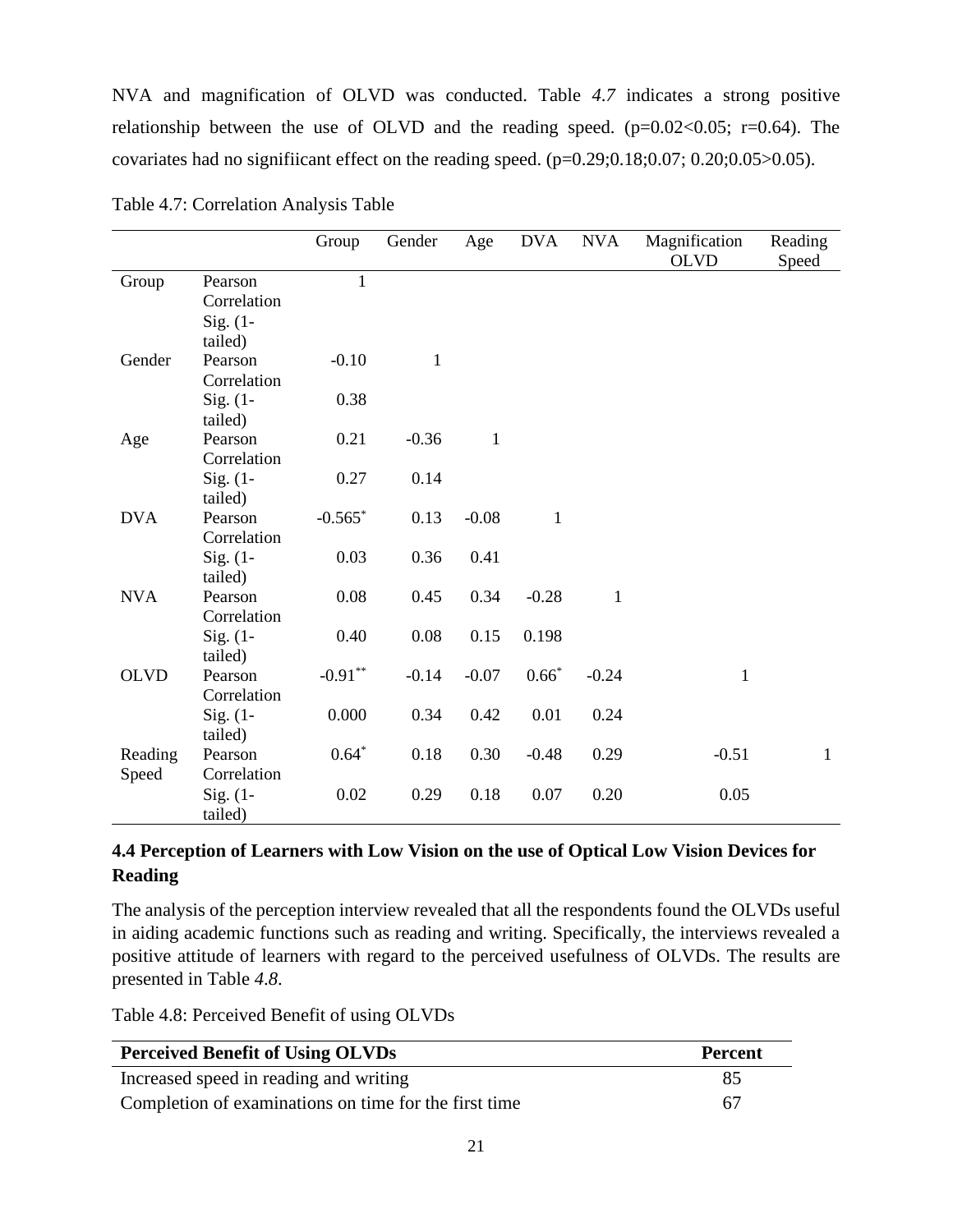| Easy completion of class assignment and reading task               | 67 |
|--------------------------------------------------------------------|----|
| Boosting self-esteem and self-efficacy                             | 50 |
| Reduced eye irritation                                             | 50 |
| Improved magnification of the reading text making reading easy and | 33 |
| enjoyable                                                          |    |

Regarding the ease of use, all the participants found that the use of OLVDs especially the spectacles mounted are easy to use, store and move around with in the school as compared to other devices such as stand magnifier, handheld magnifier and the telescope. They described the OLVDs as being easy to use and comfortable on the eyes, for instance, one learner responded that *"Inafanya Kubwa...sitoi machozi na macho hayana uchungu…." (It makes big ... I do not tear and eyes have no pain anymore).* All the respondents preferred using the OLVDs especially the spectacles mounted as they perceived them as easy and very comfortable to use. The reason why the learners described the OLVDs as being easy is linked with the stated benefits of use of OLVDs such as increased speed in reading and writing as seen in the response of a learner who said, *"nasoma haraka haraka…. (I read faster faster...)* with lots excitement in the voice. Most of the participants didn't report any major challenge in the use of their preferred optical device which can be attributed to the one week training they received prior to the use of the device. The training focussed on positioning of the device, eye and head movement, maintenance and cleanliness of the device.

When participants were asked to state if they wished to continue using the OLVDs, all the participants were affirmative of their intention to continue using the OLVDs. The use of an optical device is perceived as the easiest device to use and is considered most reliable. Based on the Technology Acceptance Model, the results suggest that the OLVDs are useful and easy to use, hence the intention to adopt and continue using the device. This finding is consistent with some of the verbal statement made by participants such as:

Interviewer; You have used low vision devices for some time now, have they been of any help to you?

Respondent 1:

*"…they have helped a lot, a lot. Before I used to read with eyes, I used to read but after, even if it is an exam when I walk out of exam room, my eyes would start tearing, now am okay, I do not even feel pain.*

*In my assignments I am helped… I used to work slowly now I have improved am not the last one*  in class. I have improved I leave early. In reading I used to struggle I read and eyes do not feel *tired…"*

*"I used to do my assignments so slowly and used to come out of the class as the last person during exams, these days am able to finish early and am never the last to finish my work as I used to there before."*

*"In reading, I don't struggle any more as I used to there before, I do read well and even read again whenever I don't understand what I have read during the first attempt."*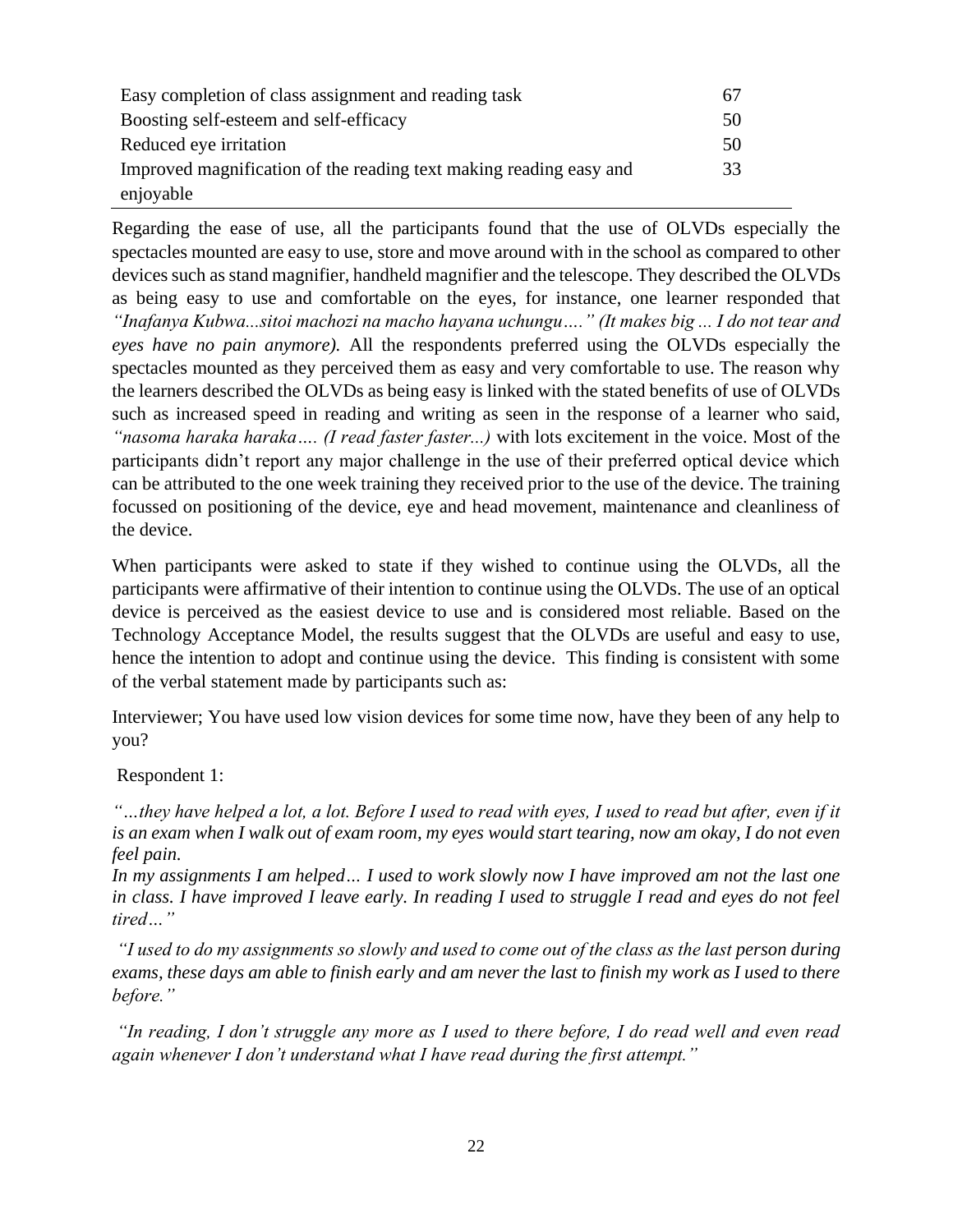*"I have not experienced any problem when using the OLVDs and I would like to continue using them for my studies. They should not be changed for these are the best for me as they enlarge the reading texts very well."*

Respondent 2; on the perception of the usefulness of the optical device said

*"I have been using them during exams like today I was able to finish the examination early. In reading and writing, I have been doing very well. I have been faster in writing exercises"*

*"My eyes have not experienced any problem when using the OLVDs like it used to be before I started using them"*

*"I would like to continue using them because they have been helping me more than when am using naked eyes."*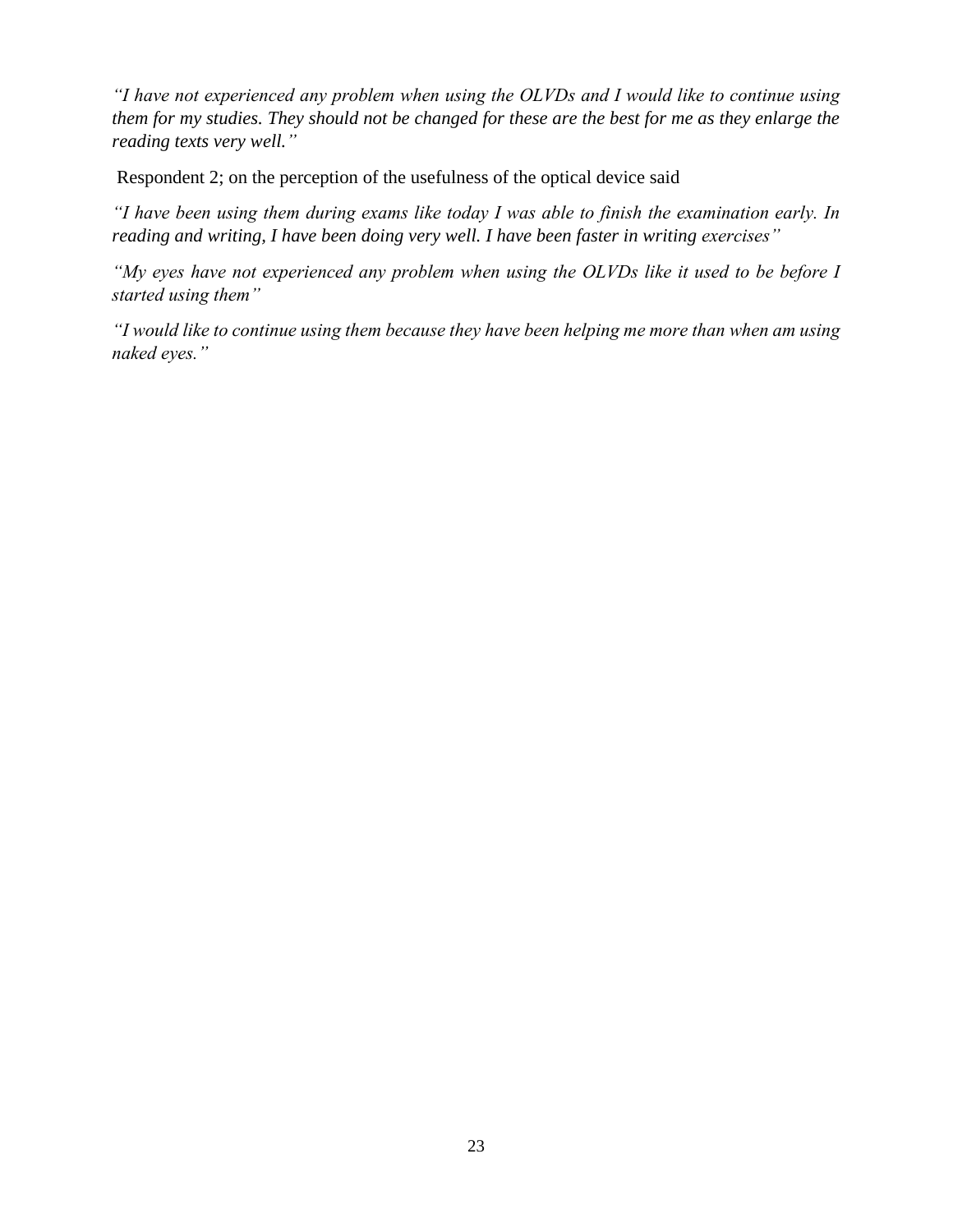# Chapter 5 CONCLUSIONS AND RECOMMENDATIONS

#### <span id="page-32-1"></span><span id="page-32-0"></span>**5.1 Introduction**

In the previous chapter, the data was analysed, results presented and discussed. This chapter presents the summary of the findings and makes conclusions and recommendations of the study. This study was designed to study the influence of optical low vision devices on reading outcomes among learners with low vision. The objectives were to establish the influence of optical low vision devices on reading speed among learners with low vision and find out the perception of learners with low vision on the use of optical low vision devices for reading. The research was done in Thika School for the Visually Impaired, in Kiambu County, Kenya. Learners with low vison were included in the study. The conclusions and recommendations of the study are given below.

#### <span id="page-32-2"></span>**5.2 Conclusion**

As the prevalence of learners with low vision is increasing and debate on the most appropriate literacy media is raging, the best possible vision enhancement devices are important to enable learners with low vision access quality and meaningful education. In this regard, the study arrived at the following conclusions based on the research findings:

The study concluded that provision and training on the use of optical low vision devices is an effective starting point. The unique contribution of this study to the field of education for learners with low vision, is that the benefit of the use of OLVD is a simple and easy strategy of enhancing reading outcomes.

The study also concludes that early identification and assessment, provision of appropriate OLVD improves reading outcome for learners with low vision. In addition, the results of this study showed that training on the use of the devices contributes enormously in reading performance. Therefore, provision of OLVD must be accompanied with training on the use.

#### <span id="page-32-3"></span>**5.3 Recommendations**

When the reading speed of learners with low vision in intervention group improved, it is evident to indicate that optical low vision devices indeed can improve reading speed. The mean speed for the control group was 103 words per minute while that of the intervention group was 119 words per minute. The comparison between the learners in the intervention group and those in the control group indicated superior performance with respect to speed and number of errors committed. The fact that intervention group improved in reading speed after using optical low vision devices agrees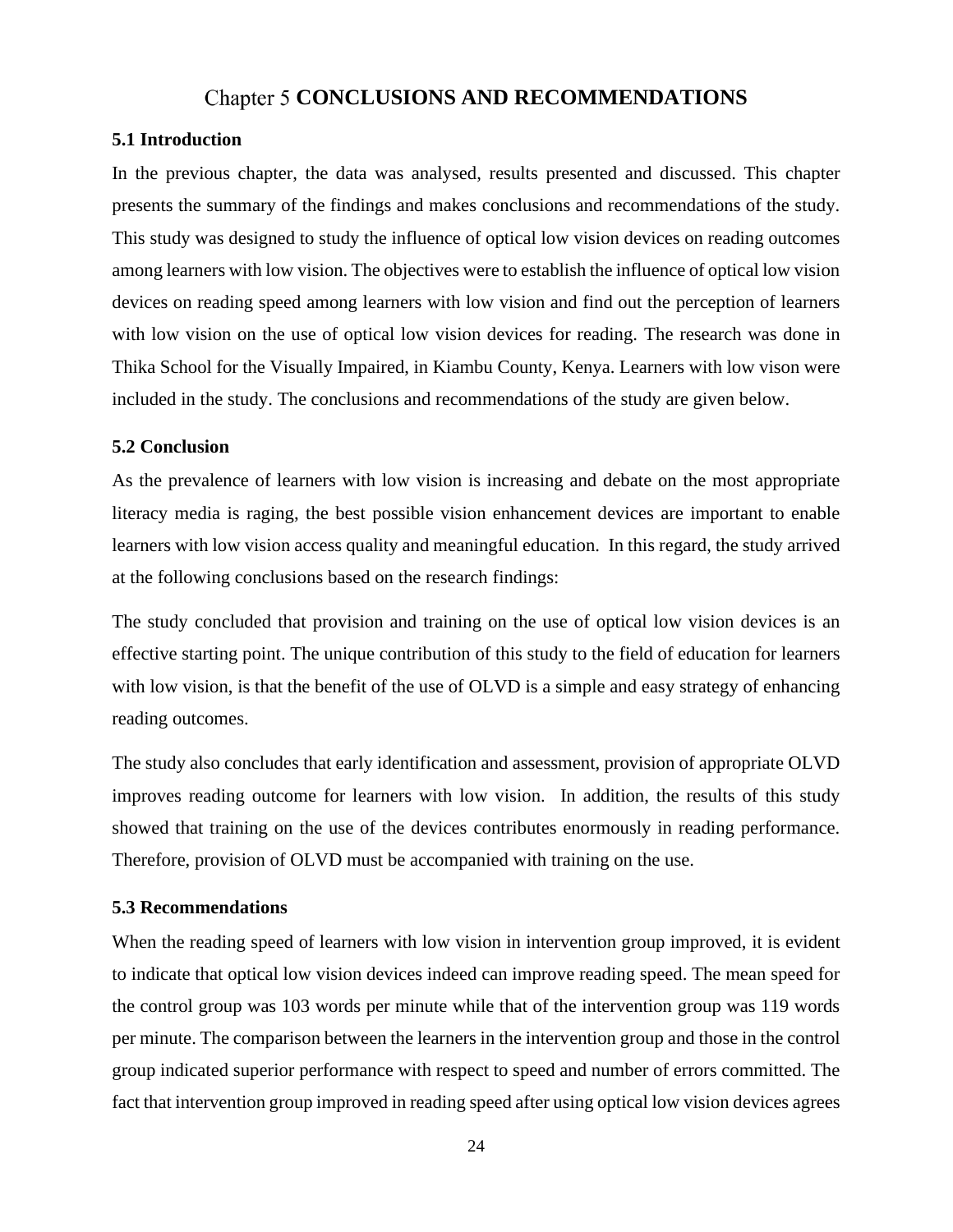with earlier research by Bracher and Matta,  $(2017)$ , who averred that training persons with low vision on special reading techniques using OLVDs improve reading performance.

The key question of this study was whether the optical low vision devices improves reading speed in learners with low vision. This question was tested by experimenting with two groups of learners; one as intervention and the other as control group. Based on the results, a number of recommendations have been given for schools and other stakeholders

#### <span id="page-33-0"></span>**5.3.1. General Recommendations**

Early intervention by use of optical low vision devices is a significant predictor of reading speed in learners with low vision. It is clear that providing adequate magnification to compensate for reduced visual functioning would be the most important educational intervention of the present study.

Early identification and assessment should therefore be encouraged. Children with low vision should be identified as early as possible and appropriate interventions put in place to improve the children's reading speed. Parents, teachers, care givers and therapists should be trained in early identification and intervention so that they can take active role in the early intervention.

#### <span id="page-33-1"></span>**5.5.2. Recommendations to the Ministry of Education**

The ministry to acquire enough OLVD for early intervention so as to enable children with low vision to maximize their potential and increase their self-esteem. Schools struggle with getting OLVD, therefore equipping the schools with the right devices will improve the reading speed of learners.

#### <span id="page-33-2"></span>**5.3.3 Recommendation for Further Research**

Lack of research on reading performance in children with low vision is widely acknowledged, the present study sheds some light on the reading performance of learners with low vision. Therefore, it is recommended that a future study on different aspects of reading by learners with low vision. For example, special tests should be designed to measure reading performance in regard to speed, fluency, comprehension before and after provision of OLVDs and training in reading. In addition, a study should also be carried out to establish the effect of an intervention when evaluating reading interest, reading duration and visual fatigue as outcome variables in addition to reading rates.

Lastly, it is worth nothing that prescribed optical device in the present study was spectacle mounted magnifiers. However, there exist other devices such as stand magnifiers, handheld and electronic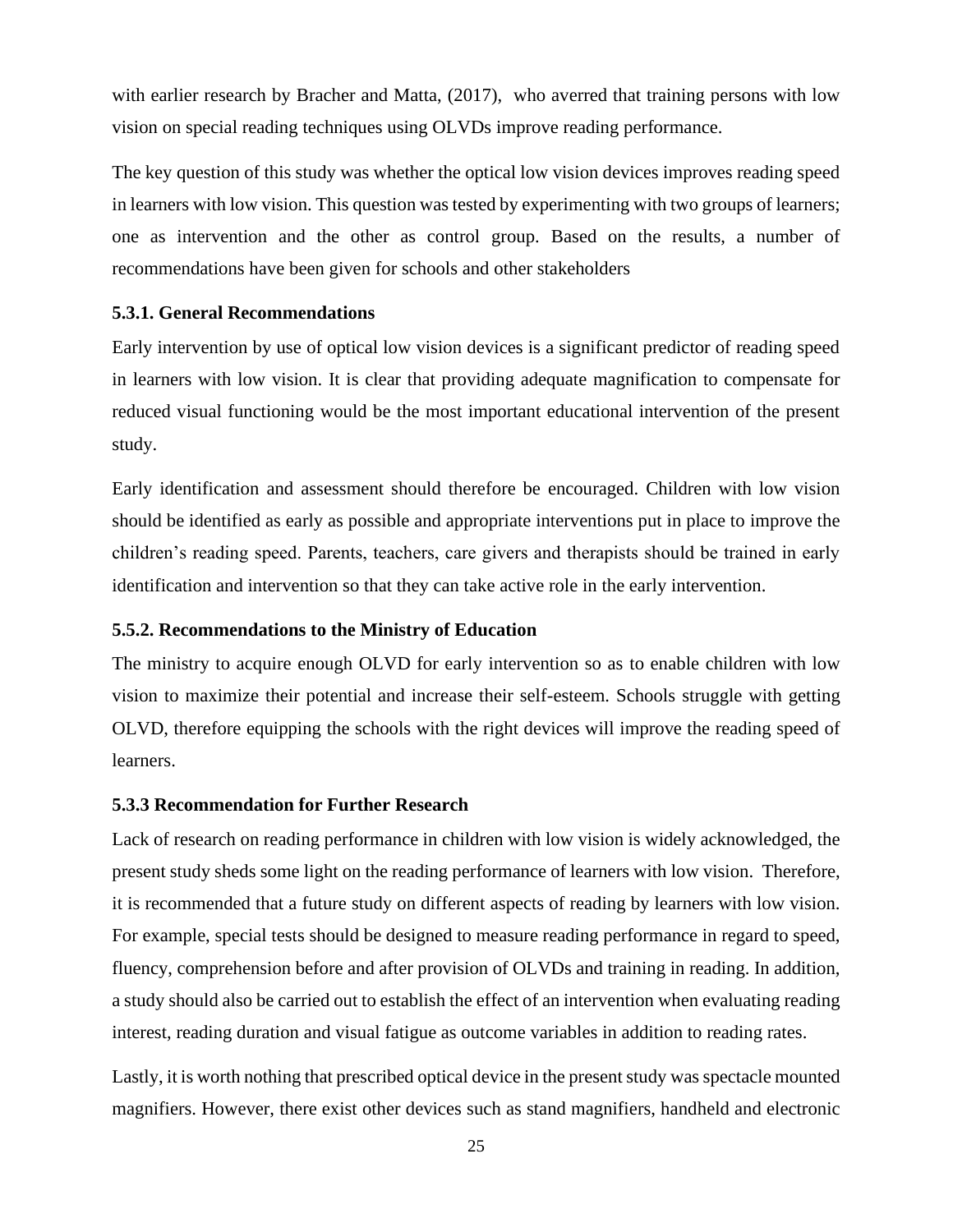magnifiers. In that regard, another study should be carried out to determine the most ideal device for different learners.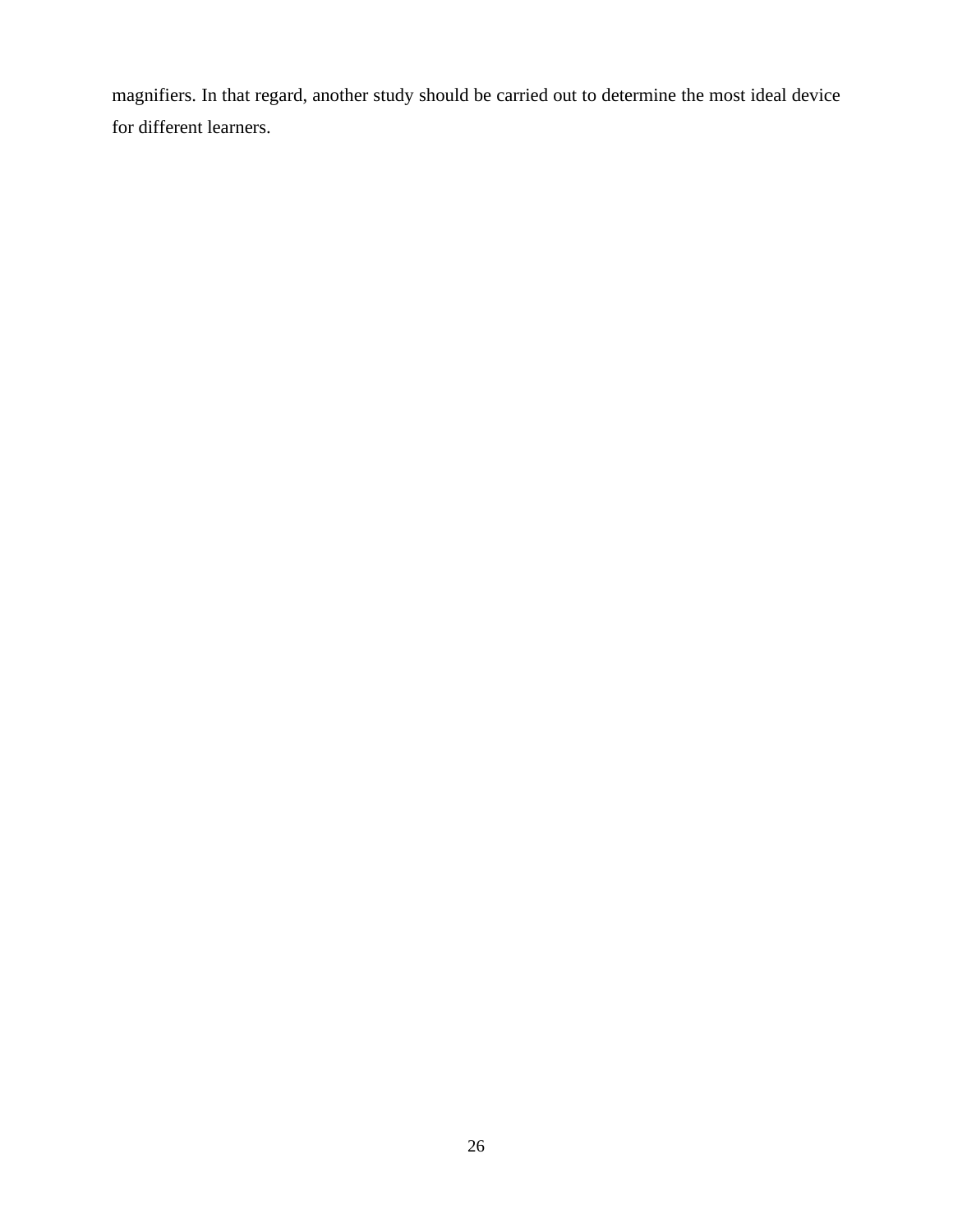# <span id="page-35-0"></span>**REFERENCE**

- Ager L R. Annual report of low vision services, Ghana National Eye Care Programme. 1996.
- Atkinson, A., & Riani, M. (2012). *Robust Diagnostic Regression Analysis*. Springer Science & Business Media.
- Bourne, R. R., Flaxman, S. R., Braithwaite, T., Cicinelli, M. V., Das, A., Jonas, J. B., ... & Naidoo, K. (2017). Magnitude, temporal trends, and projections of the global prevalence of blindness and distance and near vision impairment: a systematic review and meta-analysis. The Lancet Global Health, 5(9), e888-e897.
- Bracher, G. L., & Matta, A. (2017). School Psychological Practice with Vision-Impaired Students. In Handbook of Australian School Psychology (pp. 641-654). Springer, Cham.
- Calabrese, A., Cheong, A. M., Cheung, S. H., He, Y., Kwon, M., Mansfield, J. S., ... & Legge, G. E. (2016). Baseline MNREAD measures for normally sighted subjects from childhood to old age. Investigative ophthalmology & visual science, 57(8), 3836-3843.
- Campbell, D. T., & Stanley, J. C. (2015). *Experimental and quasi-experimental designs for research*. Ravenio Books.
- Corn, A., Wall, R., & Bell, J. (2000). Impact of OLVDs on Reading Rates and Expectations for Visual Functioning of School-Age Children and Youth with Low Vision. *Visual Impairment Research*, *2*(1), 33-41.
- F.D. Davis (1989). Perceived Usefulness, Perceived Ease of Use, and User Acceptance of Information Technology. *MIS Quarterly, 13*, 319-340.
- Fife-Schaw, C. (2006). Quasi-experimental designs. *Research methods in psychology*, 88-103.
- Ganesh, S. C., Narendran, K., Nirmal, J., Valaguru, V., Shanmugam, S., Patel, N., ... & Ehrlich, J. R. (2018). The key informant strategy to determine the prevalence and causes of functional low vision among children in South India. Ophthalmic epidemiology, 25(5-6), 358-364.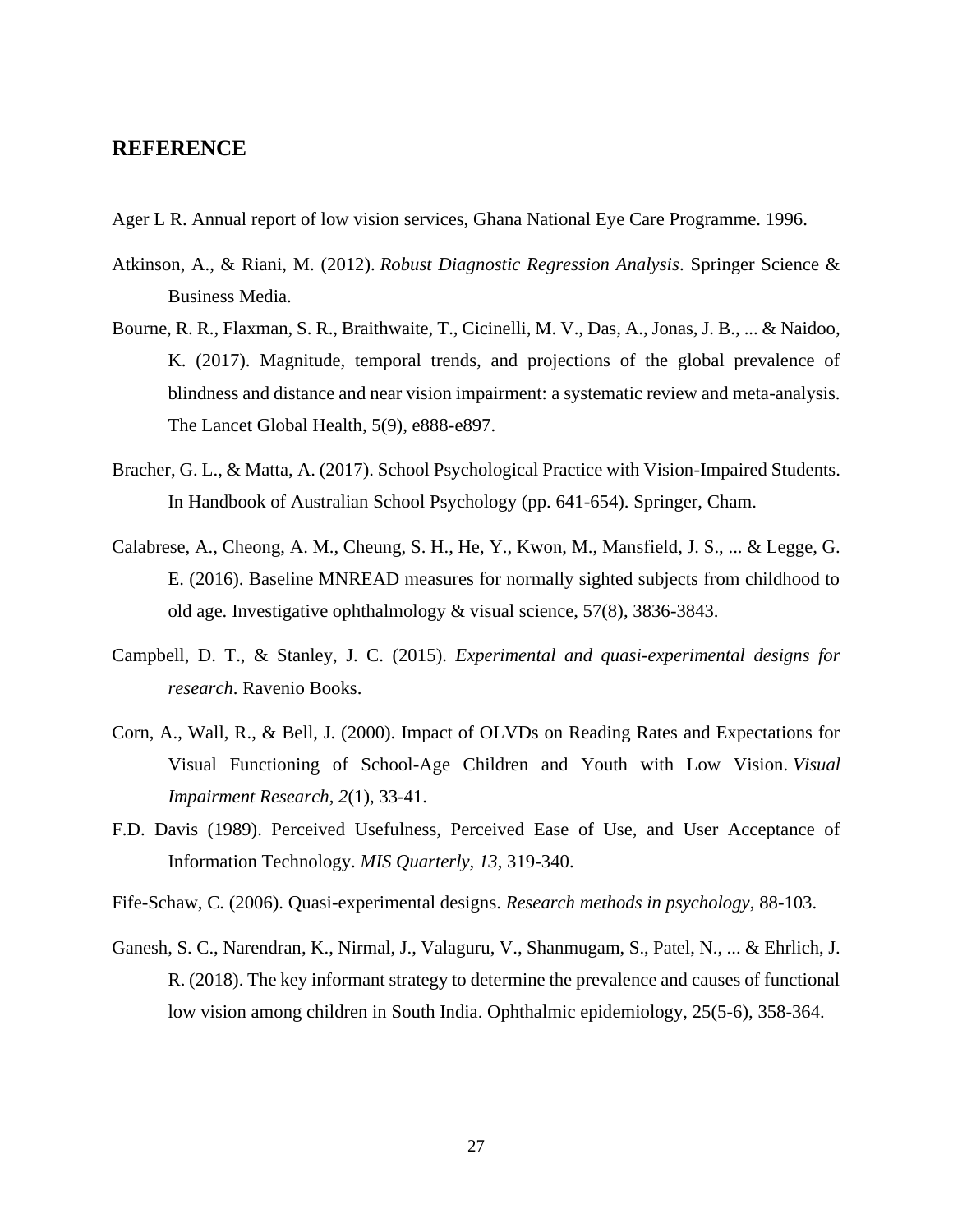- Gibson, J., Ph, D., Pousson, J. M., Ph, D., Laux, S., Ph, D., … Ph, D. (2018). Disability Identity Development of People who have Low Vision or are Blind. 7(3), 18–27. https://doi.org/10.15640/jehd.v7n3a3
- Glewwe, P., Park, A., & Zhao, M. (2016). A better vision for development: Eyeglasses and academic performance in rural primary schools in China. Journal of Development Economics, 122, 170-182.
- Goodrich, G. L., Kirby, J., Wagstaff, P., Oros, T., & McDevitt, B. (2004). A Comparative Study of Reading Performance with A Head-Mounted Laser Display and Conventional Low Vision Devices. *Journal of Visual Impairment & Blindness*, *98*(3), 148-159.
- Hasbrouck, J., & Tindal, G. (2017). *An update to compiled ORF norms* (No. 1702). Technical Report.
- Hoffman, T. K. (2017). Creating learning environments in child care centers for young children with a visual impairment. Children, Youth and Environments, 27(1), 151-161.
- Hussaindeen, J. R., Shah, P., Ramani, K. K., & Ramanujan, L. (2018). Efficacy of vision therapy in children with learning disability and associated binocular vision anomalies. Journal of optometry, 11(1), 40-48.
- Jensen, D. D., Fast, A. S., Taylor, B. J., & Maier, M. E. (2008). Automatic identification of quasiexperimental designs for discovering causal knowledge. In Proceedings of the 14th ACM SIGKDD international conference on Knowledge discovery and data mining (pp. 372- 380). ACM.
- Kirk, S. A., Gallagher, J., &Anastasiow, N. J., & Coleman M. R., (2006). Educating exceptional children.Boston:Houghton Mifflin Company.
- Le Fanu, G., Bassendine, M., McCall, J., McCall, S., & Myers, J. (2018). Guide: Inclusive teaching and learning for children with visual impairments.
- Li, Y., Huang, W., Qiqige, A., Zhang, H., Jin, L., Ti, P., ... & Xiao, B. (2018). Prevalence and causes of blindness, visual impairment among different ethnical minority groups in Xinjiang Uygur autonomous region, China. BMC ophthalmology, 18(1), 41.
- Lovie‐Kitchin, J. E., Bevanm, J. D., & Hein, B. (2001). Reading Performance in Children with Low Vision. *Clinical and Experimental Optometry*, *84*(3), 148-154.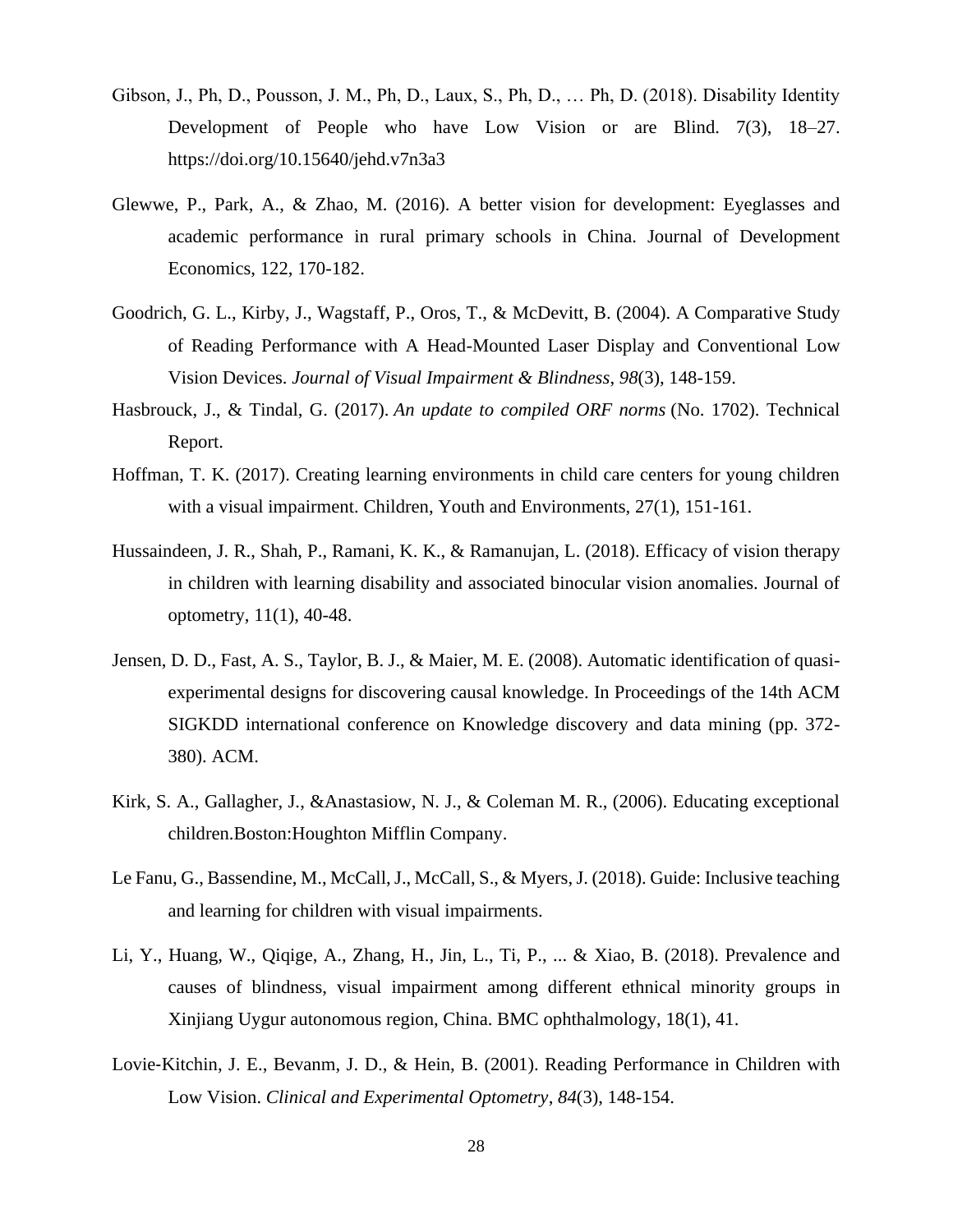- Mwalongo, M. &. (2018). Examination of Learning and Participation of Visually Impaired Students in Inclusive Schools Examination of Learning and Participation of Visually Impaired Students in Inclusive Schools (Vol. 255).
- Naidoo, K. S., Leasher, J., Bourne, R. R., Flaxman, S. R., Jonas, J. B., Keeffe, J., ... & Wong, T. Y. (2016). Global vision impairment and blindness due to uncorrected refractive error, 1990–2010. Optometry and Vision Science, 93(3), 227-234.
- Pandey, R. K. (2018). Comparative Study of Adjustment of Visually Impaired Students. Universal Journal of Educational Research, 6(11), 2562–2571. https://doi.org/10.13189/ujer.2018.061121
- Ramani, K. K., Police, S. R., & Jacob, N. (2014). Impact of Low Vision Care on Reading Performance in Children with Multiple Disabilities and Visual Impairment. *Indian journal of ophthalmology*, *62*(2), 111.
- Reichardt, C. S. (2009). Quasi-experimental design. The SAGE Handbook of Quantitative Methods in Psychology, 46(71), 490-500.
- Rukwaro N. R. (2011). Literacy medium for learners with visual impairments: Primary literacy medium used by secondary school learners with low vision in Kenya (Master's thesis).
- Savaiano, M. E., & Hatton, D. D. (2013). Using Repeated Reading to Improve Reading Speed and Comprehension in Students with Visual Impairments. *Journal of Visual Impairment & Blindness*, *107*(2), 93-106.
- Van Timmeren, E. A., Van der Putten, A. A. J., van Schrojenstein Lantman‐de Valk, H. M. J., Van der Schans, C. P., & Waninge, A. (2016). Prevalence of reported physical health problems in people with severe or profound intellectual and motor disabilities: a cross‐sectional study of medical records and care plans. Journal of Intellectual Disability Research, 60(11), 1109-1118.
- Varma, R., Vajaranant, T. S., Burkemper, B., Wu, S., Torres, M., Hsu, C., ... & McKean-Cowdin, R. (2016). Visual impairment and blindness in adults in the United States: demographic and geographic variations from 2015 to 2050. JAMA ophthalmology, 134(7), 802-809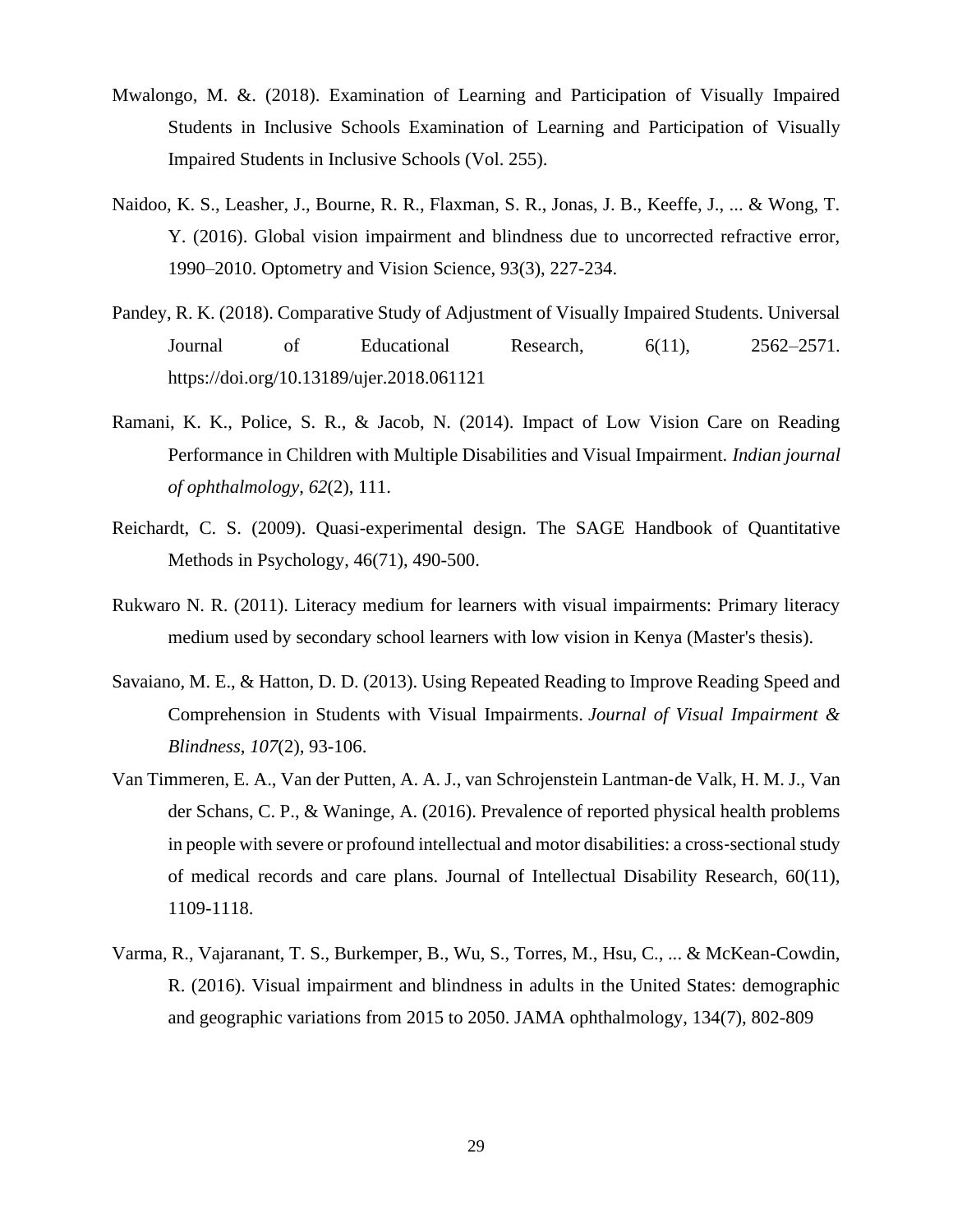- Vashist, P., Senjam, S. S., Gupta, V., Gupta, N., & Kumar, A. (2017). Definition of blindness under National Programme for Control of Blindness: Do we need to revise it?. *Indian journal of ophthalmology*, *65*(2), 92.
- Verweyen, P., & Hyvärinen, L., (2000). The impact of low vision project Kenya in the education of visually impaired children, In C. Stuen, A. Arditi, A. Horowitz, M. A. Lang, B. Rosenthal, & K. R. Seidman (Eds.), Vision rehabilitation assessment, intervention, and outcomes. Lisse, the Netherlands: Swets & Zeitlinger.
- World Health Organization. Consultation on development of standards for characterization for vision loss and visual functioning [Internet]. Geneva: WHO/PBL; 2003.retrieved from: [http://whqlibdoc.who.int/hq/2003/WHO\\_PBL\\_03.91.pdf?ua=1](http://whqlibdoc.who.int/hq/2003/WHO_PBL_03.91.pdf?ua=1)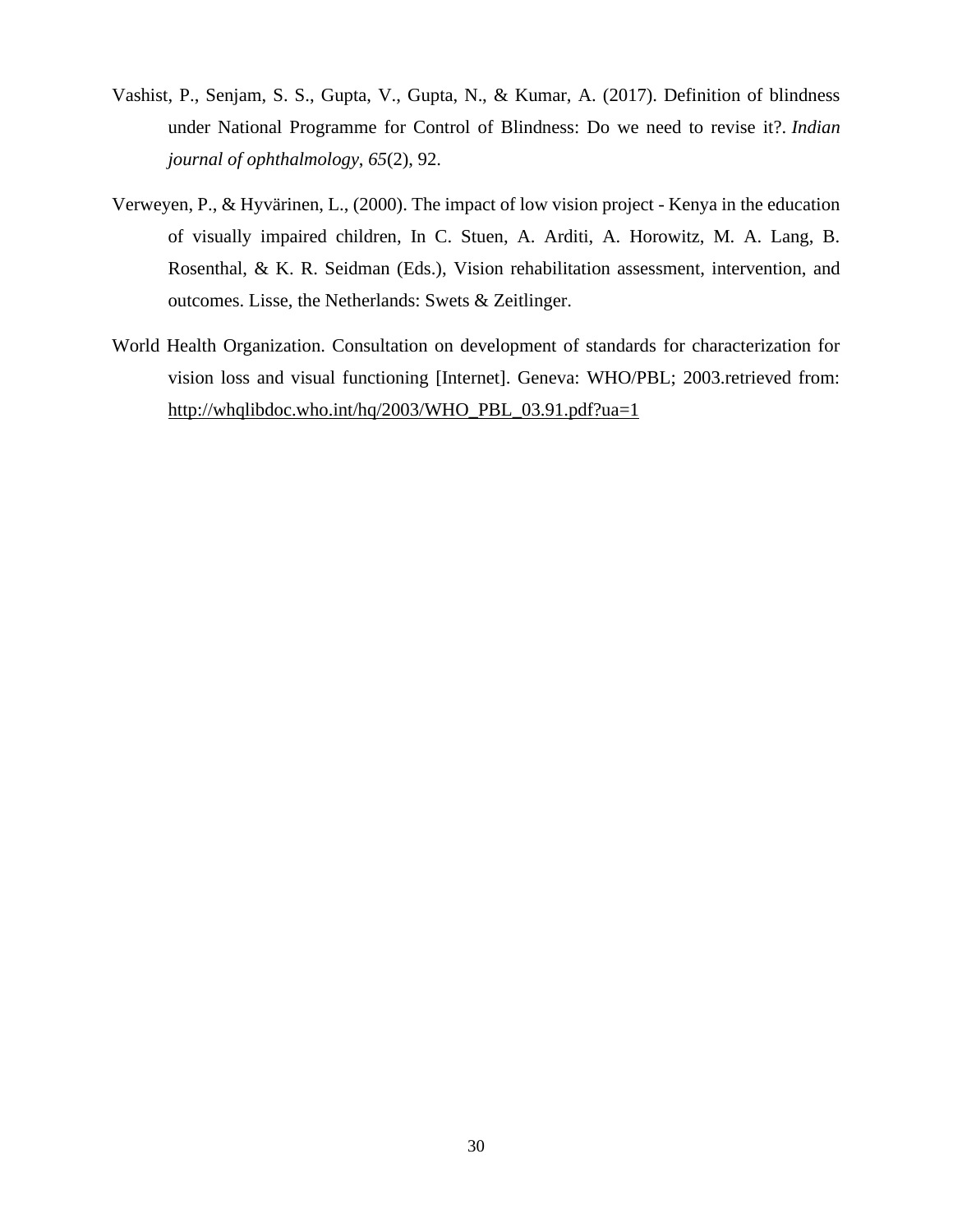# **THE TECHNICAL TEAM**

| 1.<br>John Muga              | <b>Chairperson</b>                        |
|------------------------------|-------------------------------------------|
| <b>Richard Rukwaro</b><br>2. | <b>Principal Investigator</b>             |
| Mutiso T Wambua<br>3.        | <b>Director, KISE</b>                     |
| 4. Lydia Chege               |                                           |
| Anne Konana<br>5.            |                                           |
| Ayiesa Nicholas<br>6.        |                                           |
| 7. Catherine L Magembe       |                                           |
| <b>Charles Omboto</b><br>8.  |                                           |
| 9. Dr. Jane Kiarie           |                                           |
| 10. Eldoquine W Njoroge      |                                           |
| 11. Gideon Kibet Rutoh       |                                           |
| 12. Lydia Kairanya           |                                           |
| 13. Margaret                 | <b>Principal Thika Schools for the VI</b> |
| 14. Paul Ngechu              |                                           |
| 15. Peter Ndichu             |                                           |
| 16. Samuel Wanyonyi Juma     |                                           |
| 17. Suzanne Wangari          |                                           |